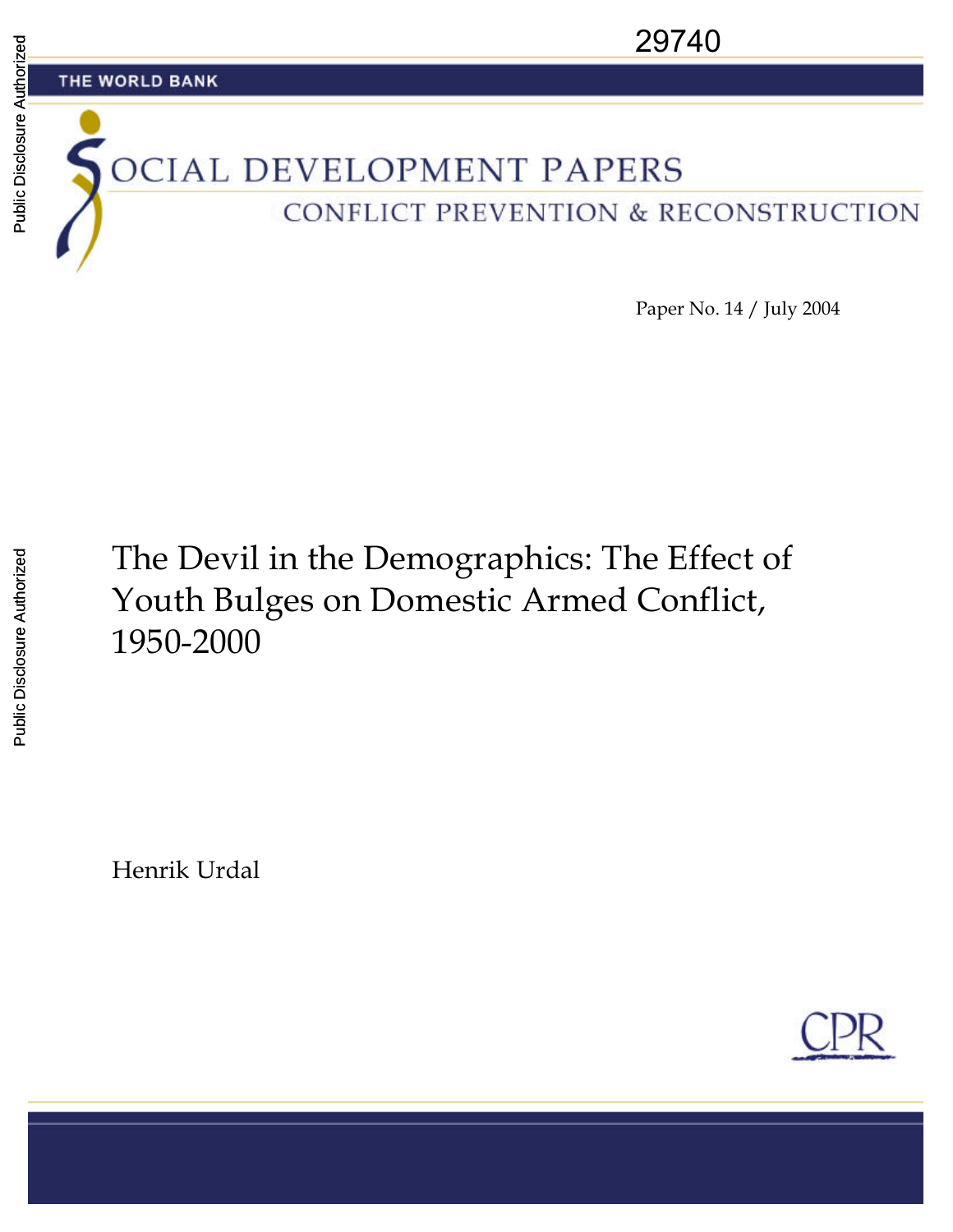### Summary Findings

It has been suggested that large youth cohorts, so-called 'youth bulges', make countries more unstable in general, and thus more susceptible to armed conflict. In the present study this notion is put to an empirical test. The paper explores possible links between youth bulges and violent conflict theoretically and attempts to model under what conditions and in what kind of contexts youth bulges can cause armed conflict. The research hypotheses are tested in an event history statistical model covering a high number of countries and politically dependent areas over the period 1950–2000. The study finds robust support for the hypothesis that youth bulges increase the risk of domestic armed conflict, and especially so under conditions of economic stagnation. Moreover, the lack of support for the youth bulge hypothesis in recent World Bank studies is found to arise from a serious weakness in the youth bulge measure employed by World Bank researchers.

The author finds no evidence for the claim made by Samuel P. Huntington that youth bulges above a certain 'critical level' make countries especially prone to conflict. The study, however, provides evidence that the combination of youth bulges and poor economic performance can be explosive. This is bad news for regions that currently exhibit both features, often in coexistence with intermediary and unstable political regimes, in particular Sub-Saharan Africa and the Arab world. In addition to economic performance, a key factor that affects the conflict potential of youth bulges is the opportunity for migration. Migration works as a safety valve for youth discontent.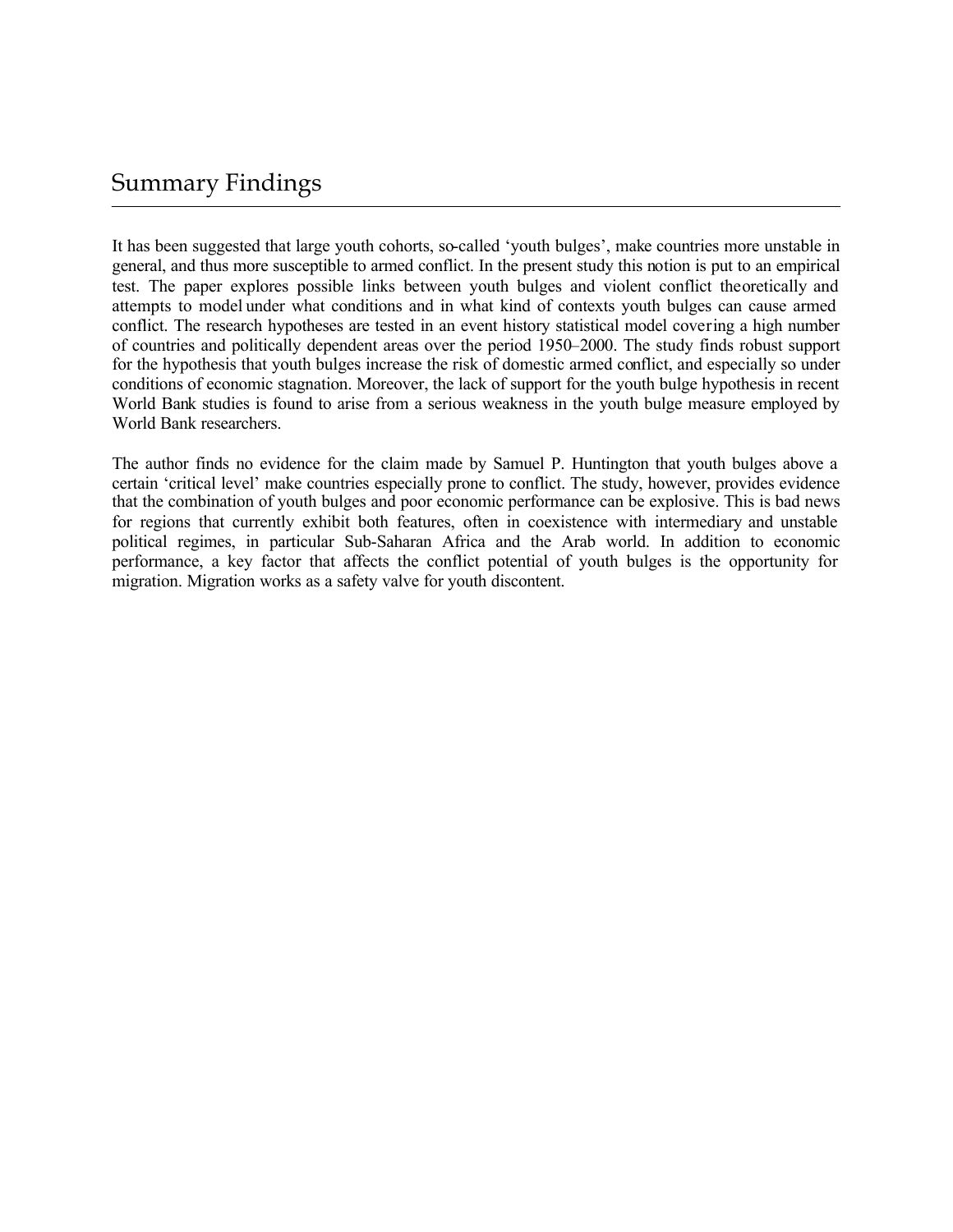# SOCIAL DEVELOPMENT PAPERS

## Conflict Prevention & Reconstruction

Paper No. 14 / July 2004

The Devil in the Demographics: The Effect of Youth Bulges on Domestic Armed Conflict, 1950-2000

Henrik Urdal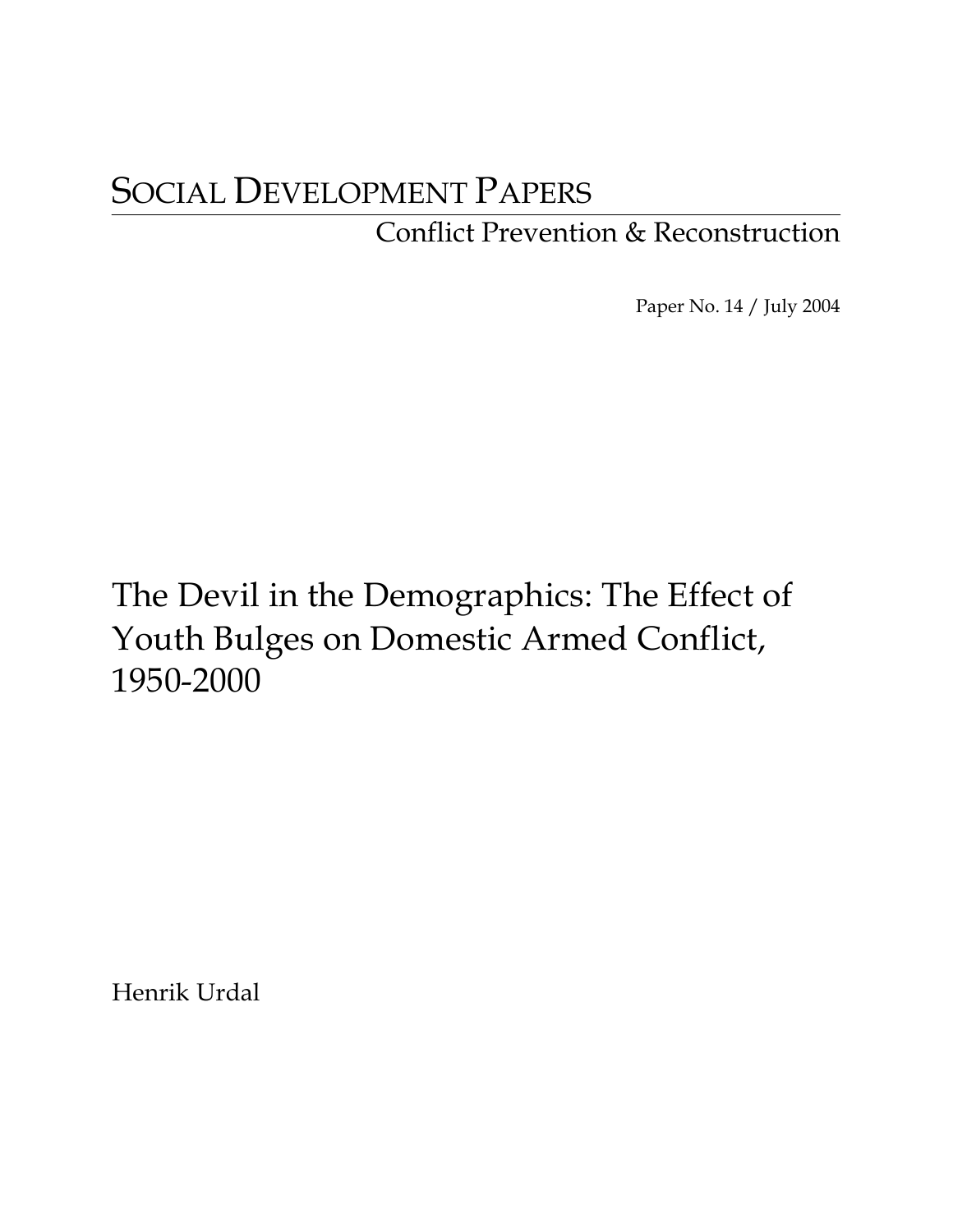This *Working Papers Series* disseminates the findings of work in progress to encourage discussion and exchange of ideas on conflict and development issues. Papers in this series are not formal publications of the World Bank.

The finding interpretations and conclusions are those of the authors and do not necessarily reflect the views of the World Bank Group, its Executive Directors, or the countries they represent. The papers carry the names of the authors and should be cited accordingly. The series is edited by the Conflict Prevention and Reconstruction Unit in the Social Development Department of the Environmentally and Socially Sustainable Development Network for the World Bank.

To request copies of the paper or for more information on the series, please contact the CPR Unit. Papers are also available on the CPR Unit's website:

Conflict Prevention & Reconstruction Social Development Department The World Bank 1818 H Street, NW Washington, DC 20433

Fax: 202-522-3247 Web : http://www.worldbank.org/conflict (see "Publications" in the navigation menu) E-mail: cpr@worldbank.org



Printed on Recycled Paper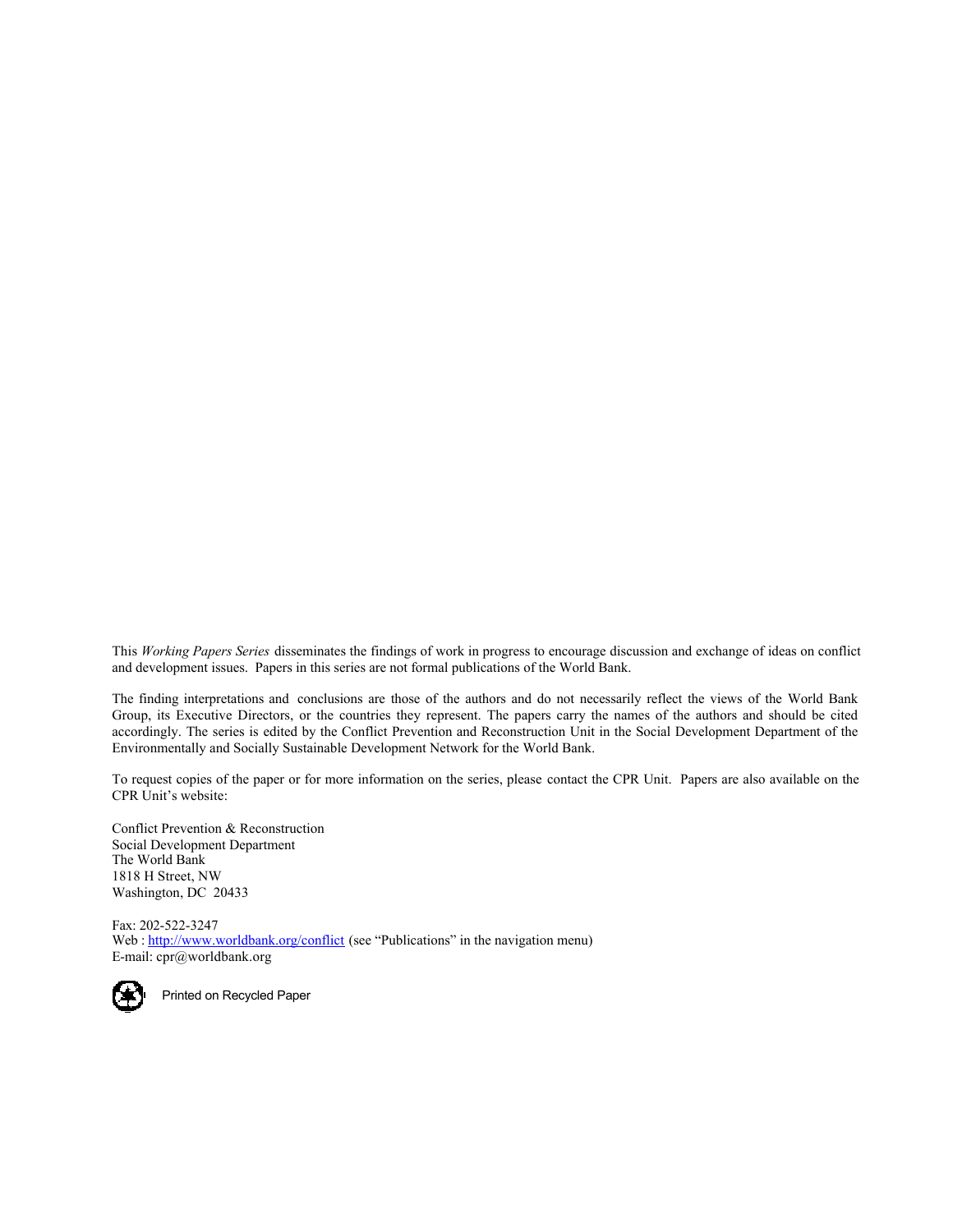## Table of Contents

| Tables:                                                                                            |  |
|----------------------------------------------------------------------------------------------------|--|
|                                                                                                    |  |
|                                                                                                    |  |
| Table 4: Risk of Armed Conflict by Youth Bulges and Interaction Terms 1950-2000 14                 |  |
|                                                                                                    |  |
|                                                                                                    |  |
|                                                                                                    |  |
| Figures:                                                                                           |  |
|                                                                                                    |  |
| Figure 2: Probability of Armed Conflict as a Function of Youth Bulges and Regime Type, All Control |  |
|                                                                                                    |  |
|                                                                                                    |  |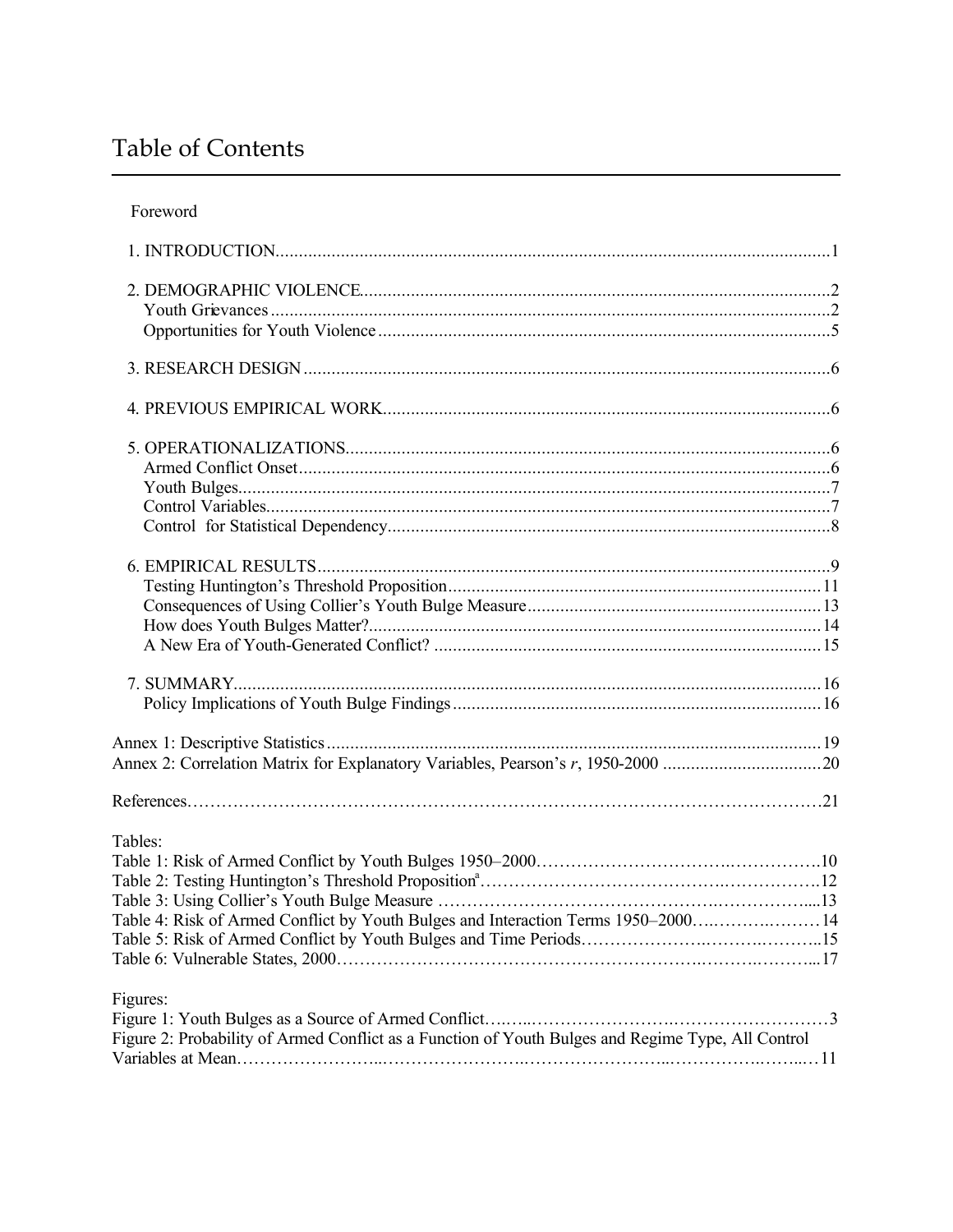## Foreword

It has long been argued that youth bulges may cause conflict and violence. After September 11, there has been increasing popular attention on youth bulges as a possible explanation for terrorism and increased global insecurity. The Bank's work on the economics of conflict initially found that la rge proportions of young men in a country increased the risk of conflict. Subsequent versions of the Collier-Hoeffler model, however, did not find significant effects from the youth bulge.

This paper explores links between youth bulges and violent conflic t, and attempts to model under what conditions youth bulges can lead to conflict. The work is part of the Governance of Natural Resources Project, funded by the Norwegian Trust Fund for Environmentally and Socially Sustainable Development. The Project is exploring the links between natural resources and conflict, including the security implications of population pressure and resource scarcity.

Henrik Urdal is a researcher at the International Peace Research Institute, Oslo (PRIO). His most recent publications include "Accounting for Genocide: How Many Were Killed in Srebrenica?" European Journal of Population (2003) 19(3) with H. Brunborg and T. H. Lyngstad; and "People vs Malthus: Population Pressure, Environmental Degradation and Armed Conflict Revisited", presented at the 44<sup>th</sup> Annual Convention of the International Studies Association (ISA), Portland, 25 February-1 March, 2003 (forthcoming in the Journal of Peace Research, Vol. 45, 2005). He can be contacted at henriku@prio.no. The data set for this study is available at: www.prio.no/cwp/datasets.asp

Ian Bannon Manager Conflict Prevention and Reconstruction Unit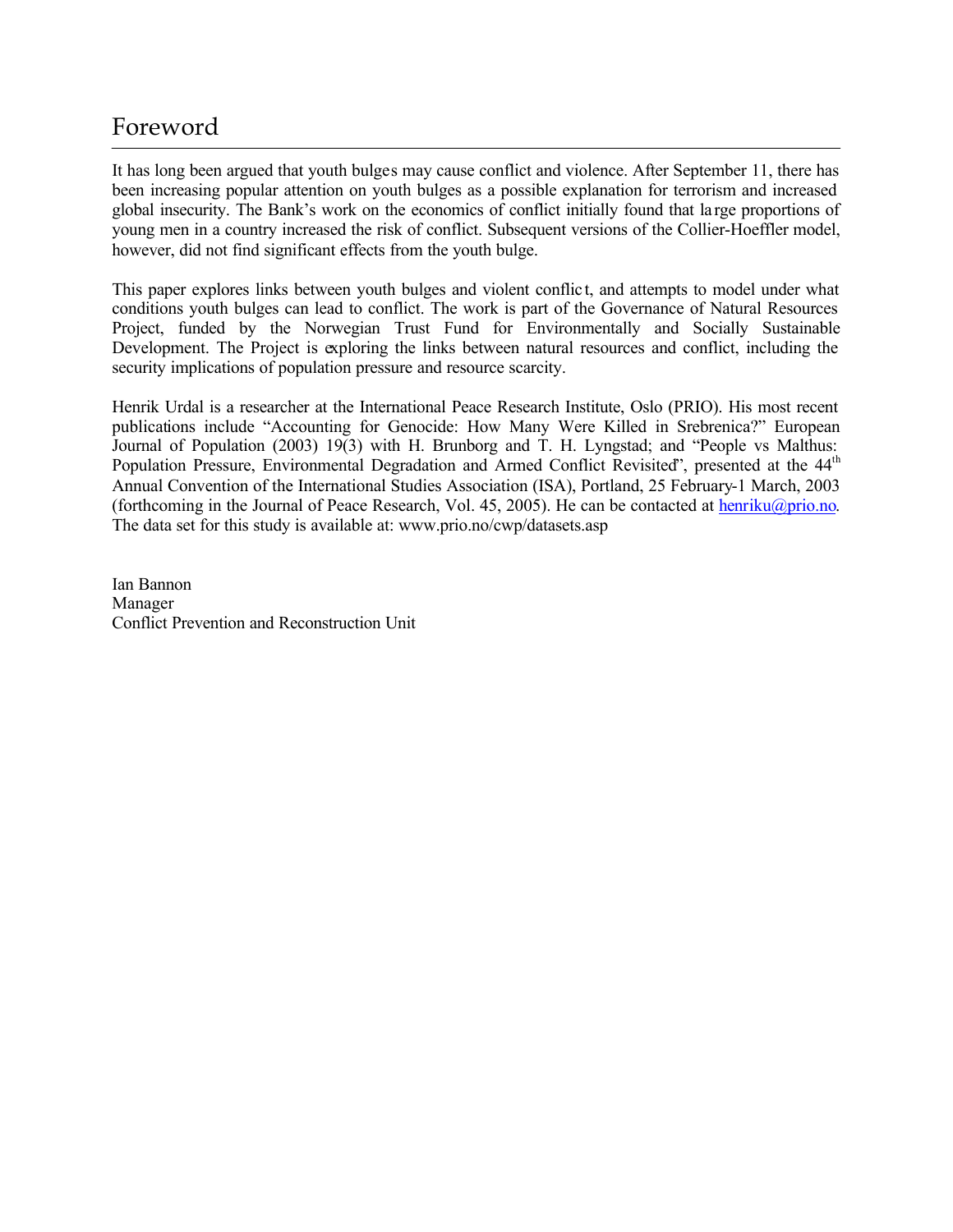### **THE DEVIL IN THE DEMOGRAPHICS: THE EFFECT OF YOUTH BULGES ON DOMESTIC ARMED CONFLICT, 1950-2000**

#### **1. INTRODUCTION**

*In cities in six West African countries I saw […] young men everywhere – hordes of them. They were like loose molecules in a very unstable social fluid, a fluid that was clearly on the verge of igniting* (Kaplan, 1994: 46).

*The Arab world has a problem with its Attas in more than one sense. Globalization has caught it at a bad demographic moment. Arab societies are going through a massive youth bulge, with more than half of most countries' populations under the age of 25* (Zakaria, 2001: 24).

Armed conflicts pose a great risk to a large number of peoples' lives and well-being around the world. Internal armed conflicts are far more frequent than interstate conflicts. While there was an increase in the number of internal conflicts immediately after the end of the Cold War, such conflicts now occur approximately as frequently as for the late Cold War period. In 2001, 33 internal armed conflicts with more than 25 battle -related casualties took place in 28 different countries. Eleven conflicts inflicted more than 1,000 battle casualties (Gleditsch et al., 2002). Explanations for the outbreak of conflicts are diverse. The purpose of this study is to test claims that youth bulges – extraordinary large youth cohorts relative to the adult population – may be causally linked to internal armed conflict. Youth bulges are believed to strain social institutions such as the labor market and the educational system, thereby causing grievances that may result in violent conflict.

While the claim that youth bulges may cause violent conflict has a long history (Choucri, 1974; Moller, 1968), the issue has received increasing attention over the last decade following the more general debate over security implications of population pressure and resource scarcity. Despite its long history, claims proliferate that youth bulges and other demographic factors have become *more important* after the end of the Cold War. In the article 'The Coming Anarchy', Robert Kaplan argues that anarchy and the crumbling away of nation states will be attributed to demographic and environmental factors in the future (Kaplan, 1994: 46). In a statement to the Senate Committee on Intelligence held in 1997, the Director of the Defense Intelligence Agency Patrick M. Hughes argued that despite the lack of a 'peer competitor' to the US after the end of the Cold War, 'the world remains a very dangerous and complex place and there is every reason to expect US military requirements at about the same level of the past several years' (Hughes, 1997: 11). When listing the conditions that he believed would continue to make the world a dangerous place, the existence of youth bulges was his first point (ibid.: 2).

More so, after September 11, 2001 youth bulges have become a popular explanation for current political instability in the Arab world and for recruitment to international terrorist networks. In a background article surveying the root causes of the NY terrorist attacks, *Newsweek* editor Fareed Zakaria argues that youth bulges combined with small economic and social change has provided a fundament for an Islamic resurgence in the Arab world (Zakaria, 2001: 24). Also commenting on September 11, Samuel P. Huntington argues that his clash of civilizations hypothesis depends on the existence of youth bulges:

*I don't think Islam is any more violent than any other religions, and I suspect if you added it all up, more people have been slaughtered by Christians over the centuries than by Muslims. But the key factor is the demographic factor. Generally speaking, the people*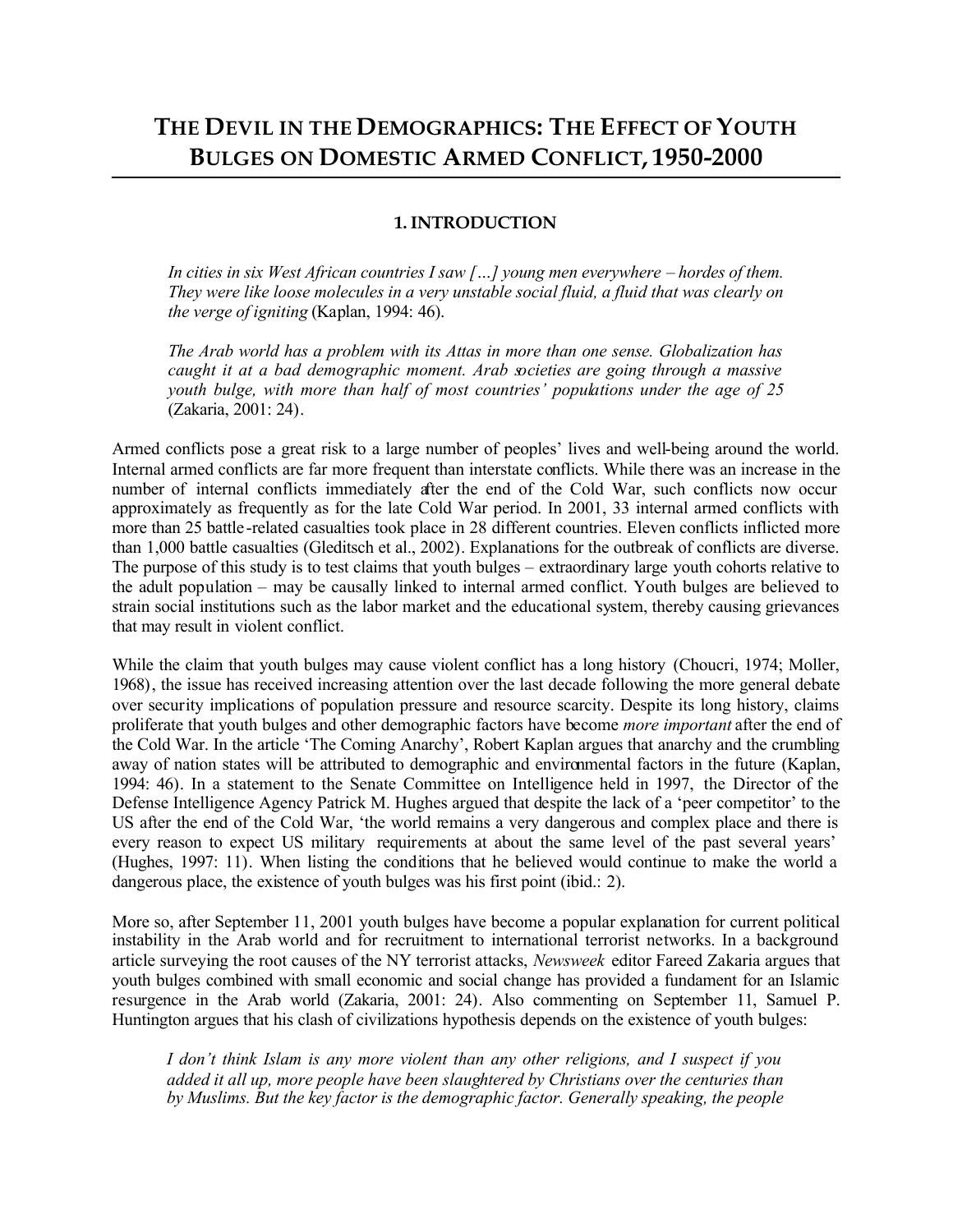*who go out and kill other people are males between the ages of 16 and 30. During the 1960s, 70s and 80s there were high birth rates in the Muslim world, and this has given rise to a huge youth bulge. But the bulge will fade. Muslim birth rates are going down; in fact, they have dropped dramatically in some countries*. 1

#### **2. DEMOGRAPHIC VIOLENCE**

One of the leading theorists on the role of youth in political violence, Jack A. Goldstone, claims that:

*Youth have played a prominent role in political violence throughout recorded history: and the existence of a 'youth bulge' (an unusually high proportion of youths 15–25 relative to the total population) has historically been associated with times of political crisis* (Goldstone, 2001: 95)*.*

Among prominent historical events that have been linked to the existence of youth bulges is the role played by the historically large youth cohorts (caused by the rapid decline in infant mortality some 20 to 30 years earlier) in the French revolution of 1789, and the importance of economic depression hitting the largest German youth cohorts ever in explaining the rise of Nazism in Germany in the 1930s (Moller, 1968: 240–244).

Some theorists have proposed that youth cohorts may develop a generational consciousness, and especially so out of awareness of belonging to a generation of an extraordinary size and strength, enabling them to act collectively (Braungart, 1984; Feuer, 1969; Goldstone, 1999). However, violent conflict between groups only divided by age are rare. The generational approach has some serious shortcomings with regard to the explanatory power of the relationship between youth bulges and violence. The development of generational consciousness may explain the formation of youth movements that can function as identity groups. Identity groups are necessary for collective violent action to take place. But it is not necessary that identity groups are generation-based for youth bulges to increase the likelihood of armed conflict. Furthermore, the generational approach does not offer explanations for the motives of youth rebellion nor does it provide a sufficient explanation for the opportunities of conflict. It is clear that if large youth bulges that hold a common generational consciousness would always produce conflict, we would have seen a lot more violent youth revolts. Conditions that provide youth bulges with the necessary motives and opportunities for armed conflict will be discussed below. As a general starting point, I assume that:

#### **Hypothesis 1: Countries that experience youth bulges are more likely to experience domestic armed conflict than countries that do not.**

#### **Youth Grievances**

 $\overline{a}$ 

Figure 1 provides a model for the assumed relationship between youth bulges and armed conflict. The model assumes that youth bulges are likely to experience unemployment because they increase the supply of labor substantially when entering the labor market. Unemployment is believed to cause grievances, and especially so if expectations are raised through expansions in education. Similarly, grievances arise if possibilities to influence the political system and attain elite positions are limited.

<sup>&</sup>lt;sup>1</sup> 'So, are civilizations at war?', Interview with Samuel P. Huntington by Michael Steinberger, *The Observer*, Sunday October 21, 2001.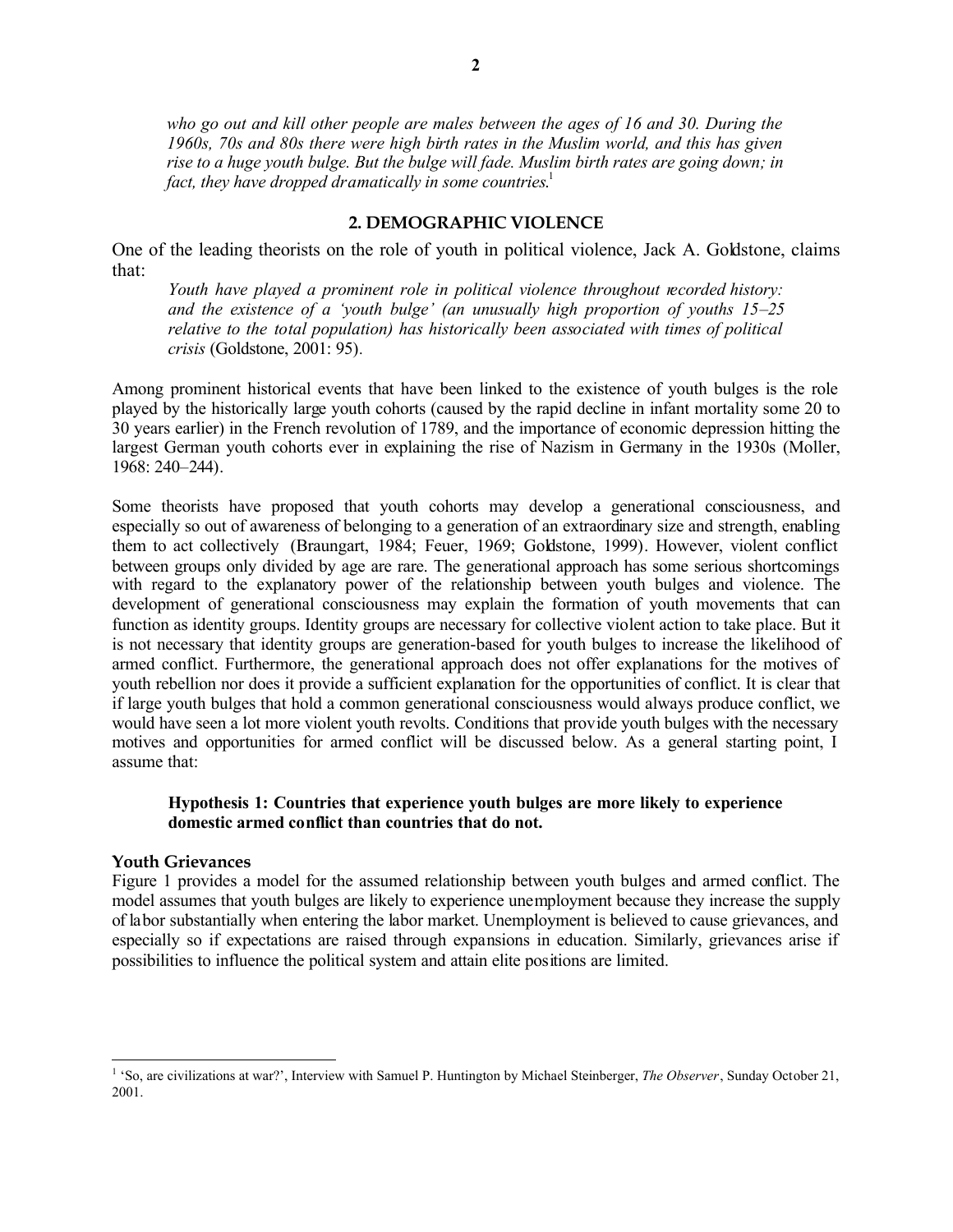

Figure 1**: Youth Bulges as a Source of Armed Conflict**

The first interaction effect I address is that of youth bulges and employment opportunities. Generations that are considerably larger than their parents' generations are likely to run into several societal 'bottlenecks', straining social institutions. And most theoretical works concerned with youth bulges point to limited absorption capacity of the labor market as the most important factor for causing grievances among youth.

If young people on a greater scale are kept out of the labor market this is likely to cause dissatisfaction and grievance. Unemployment is normally greater among younger than older cohorts in most societies, and youth bulges put an additional strain on the labor market. If the ability of the market to absorb a sudden surplus of young job seekers is limited, a large pool of young unemployed and frustrated people arises. The absorption capacity of the labor market depends heavily on the degree of diversification and flexibility of the economy. Youth bulges will be especially vulnerable to unemployment if they coincide with periods of serious economic decline, as those entering the labor market most recently usually are the most likely to experience unemployment. Choucri (1974: 73) believes that such coincidences generate despair among young people that moves them towards the use of violence. The belief in the 'system' is eroding:

*Unemployment in any society weakens the political system's legitimacy and stability. Such conditions produce a climate of radicalism particularly among unattached youth who have the least to lose in the gamble and struggle for revolutionary gain* (Braungart, 1984: 16).

Focusing less on possible grievances, Paul Collier (2000: 94) assumes that the willingness of young men to join a rebellion depends on their other income-earning opportunities. If young people are left with no alternative but unemployment and poverty, they are likely to join a rebellion as an alternative way of generating an income. For a rebel force to initiate a rebellion Collier assumes that the rebel force must grow rapidly, and that the likelihood it will succeed is much smaller if there is a relatively tight labor market (Collier and Hoeffler, 2001: 6). What Collier holds in common with proponents of the grievance perspective is that unemployment reduces the cost for young people to engage in conflict, which makes it easier to overcome collective-action problems. The less opportunities for young people to get a job, the more likely is it that they engage in violent conflict. Since general economic performance of a country is usually strongly influencing employment opportunities, I assume that:

**Hypothesis 2: The less economic growth a country experiences, the stronger is the conflictconducive effect of youth bulges.**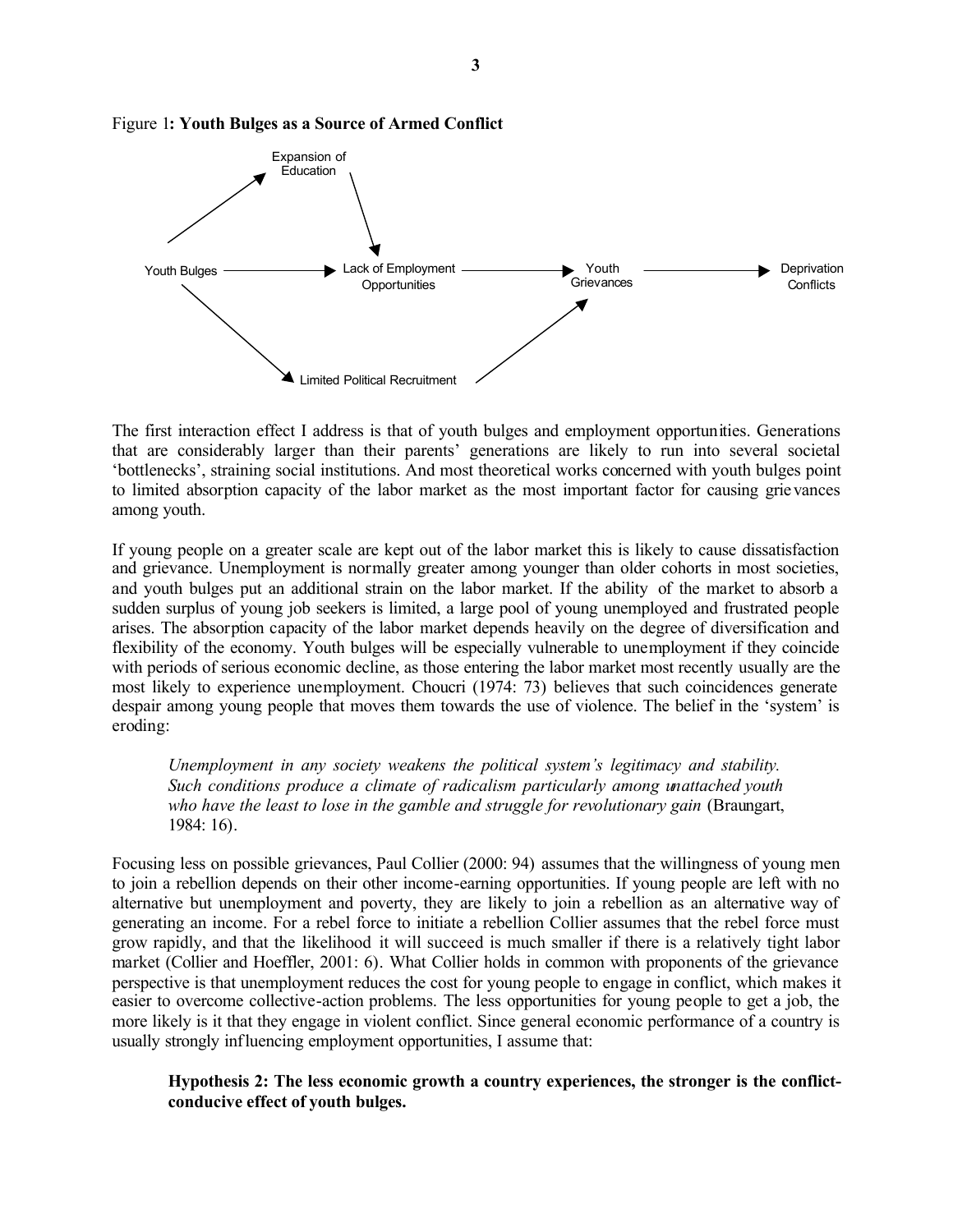The way that employment opportunities influence the conflict potential of youth bulges is strongly linked to the level of education. Goldstone (2001: 95) argues that a rapid increase in the number of educated youth seems to precede episodes of political upheaval. Well-educated youth have often been observed in central positions in episodes of riots, more recently student groups have entered the streets of Jakarta, Teheran, Belgrade and Harare demanding democratic reforms. One reason why students would want to revolt is if their aspirations of employment and political influence are not met. Choucri speculates that "the greater the unemployment among the educated youth, the greater are the propensities for dissatisfactions, instability, and violence" (1974: 73). Braungart (1984: 16) observes that:

*The underemployment and unemployment prospects for university educated youth in many developing countries, as well as in more advanced developed countries, enlarge the reservoir of latent rebellion from which revolutionary politics can be drawn.*

But why should educated youth be more aggrieved by unemployment than uneducated youth? Collier (2000) argues that there is reason to expect that a higher level of education among men rather reduces the risk of conflict, resulting from the higher opportunity cost of rebellion for educated men. Since educated men have better income-earning opportunities than the uneducated, they would have more to loose and would then be less interested in joining a rebellion.

Collier's argument illustrates that the role of education in causing grievance is not straightforward. Collier is right that education increases the value of a person's labor, but it also raises this person's expectation of a relatively high income. This means that educated youth experience a greater gap between expectations and actual outcome if they face unemployment. Kahl (1998: 103) argues that the high expectations among educated urban youth in Kenya caused frustration and anti-state grievance when unemployment hit this group at the end of the 1980s. This illustrates that the opportunity cost of system maintenance is highest for those with high education, making it more rational for educated youth to take part in rebellions than for uneducated youth.

Collier is right, I believe, to argue that a high level of educational attainment in a society generally reduces the risk of conflict. But inflexible developing economies are unlikely to be able to absorb a sudden rapid increase in the number of educated youth. So when youth bulges go along with rapid expansions of education this is likely to be a potential for youth grievances. Braungart (1984: 14–15) finds that the most explosive episode of violence in Sri Lanka (1971) happened in a situation with a great increase in youth cohorts in the context of a rapid expansion of education and rising unemployment.<sup>2</sup>

The second interaction I investigate is that of youth bulges and regime type. Regime characteristics may provide the incentives for youth to riot against the government, as autocratic regimes are likely to have a very closed recruitment process both for political and economic positions (Goldstone 2001).<sup>3</sup> Level of education is important also to this argument; I assume that educated youth may engage in violent conflict behavior if their expectations of influence in society and access to elite positions are not met. This may be one explanation for recent episodes of violence initiated by students in Myanmar, Iran, China and Zimbabwe. This argument is in itself not dependent on the existence of a youth bulge, youth can be deprived of elite positions even though they are relatively few. But if the youth make up a large share of

 $\overline{a}$ 

<sup>&</sup>lt;sup>2</sup> Unfortunately, data on educational attainment is too sparse to allow a direct testing of the relationship between youth bulges, level of education and conflict onset in the present analysis.

<sup>&</sup>lt;sup>3</sup> Note that I separate the interaction effect between regime type and youth bulges from the general filtering effect of state weakness of which I argue below. The former represents a cause for youth bulges to rebel while the latter is a factor that influences the likelihood that a latent conflict will turn into a violent conflict, no matter what the root cause of the conflict is.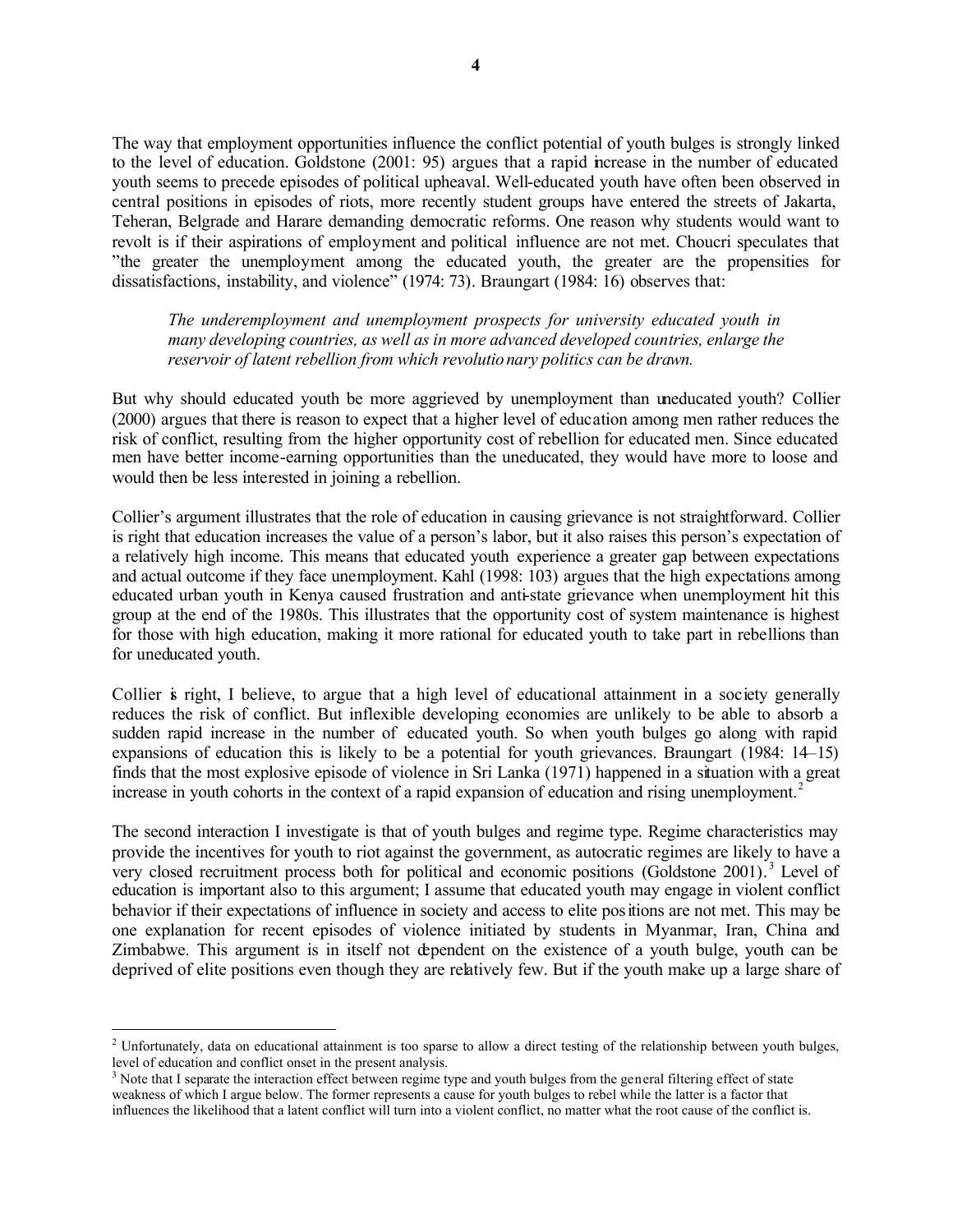the adult population they are more likely to succeed in causing a violent clash with the government. I thus assume that:

#### **Hypothesis 3: The conflict-conducive effect of youth bulges is stronger in autocratic countries than in democracies.**

#### **Opportunities for Youth Violence**

The underlying main argument why youth bulges create opportunities for violent conflict lies in the sheer number of individuals that make up the bulge. Relative to previous generations, the pool of potential rebels increases. And since large youth cohorts stretch the limits of social institutions such as the labor market, youth bulges in themselves are likely to produce more aggrieved individuals. But the existence of serious grievances is not sufficient for collective violent action to erupt. What can explain how aggrieved youth become rebellious youth?

In general, youth seem to be more available to participate in violent conflict than older people. This has to do with both cultural and structural factors. Huntington (1996: 117) argues that "young people are the protagonists of protests, instability, reform, and revolution", suggesting that youth generally have a natural urge for change. Also focusing on the troublesome idealism of the young, Goldstone (2001: 95) claims that large youth groups can cause conflict because they are more easily attracted toward new ideas and religions and thereby challenge traditional forms of authority. In addition to being more open to change, young people generally have fewer responsibilities for families and careers and "are simply free, to a unique degree, of constraints that tend to make activism too time consuming or risky for other groups to engage in" (Goldstone, 1999: 3). In economic terms, the cost of recruiting young people to rebel movements is relatively low since the opportunity cost for a young person generally is low (Collier, 2000: 94).

The existence of objective deprivation, the mere fact that people are poor, seldom produces strong grievances. Rather, violent conflicts may erupt from cases of 'relative deprivation' (Gurr, 1970). Individuals and groups can experience relative deprivation when they perceive a gap between the situation they believe they deserve and the situation that they have actually achieved. But the deprivation hypothesis significantly overpredicts the likelihood that violent conflict occurs from grievance, and is thus not sufficient to explain the incidence of such an event (Kahl, 1998: 83). Two other factors need to be present for grievances to cause violent conflict.

First, a strong collective identity is a precondition for people to act violently in response to grievances. Since generational consciousness in itself is insufficient as a strong identity marker, other forms of social segmentation need to be present for youth grievances to increase the risk of violent conflict. Some empirical evidence suggest that ethnicity is the form of social segmentation that is most likely to be transformed into a manifest, violent conflict as a result of the existence of youth bulges. Huntington argues that the existence of large youth bulges account for many of the intercivilizational conflicts in the late twentieth century (1996: 261). He holds that the most serious episodes of ethnic violence in Sri Lanka have taken place in periods when the rioting ethnic groups have had their youth bulge peaks (1996: 259– 260). Furthermore, Esty et al. (1998: 3) claim that their empirical study shows that the risk of ethnic conflict in a country greatly increases by the presence of a youth bulge.

Second, if the political and economic structures fail to give groups opportunities to raise demands peacefully, it becomes more rational to react violently to grievances. The likelihood that such violence shall succeed depends largely on the strength of the state. A state characterized by notorious instability and disintegration, a feature often referred to as *state weakness*, is more likely to offer opportunities for violence than a stark and authoritarian state (Goldstone, 2001; Homer-Dixon and Blitt, 1998).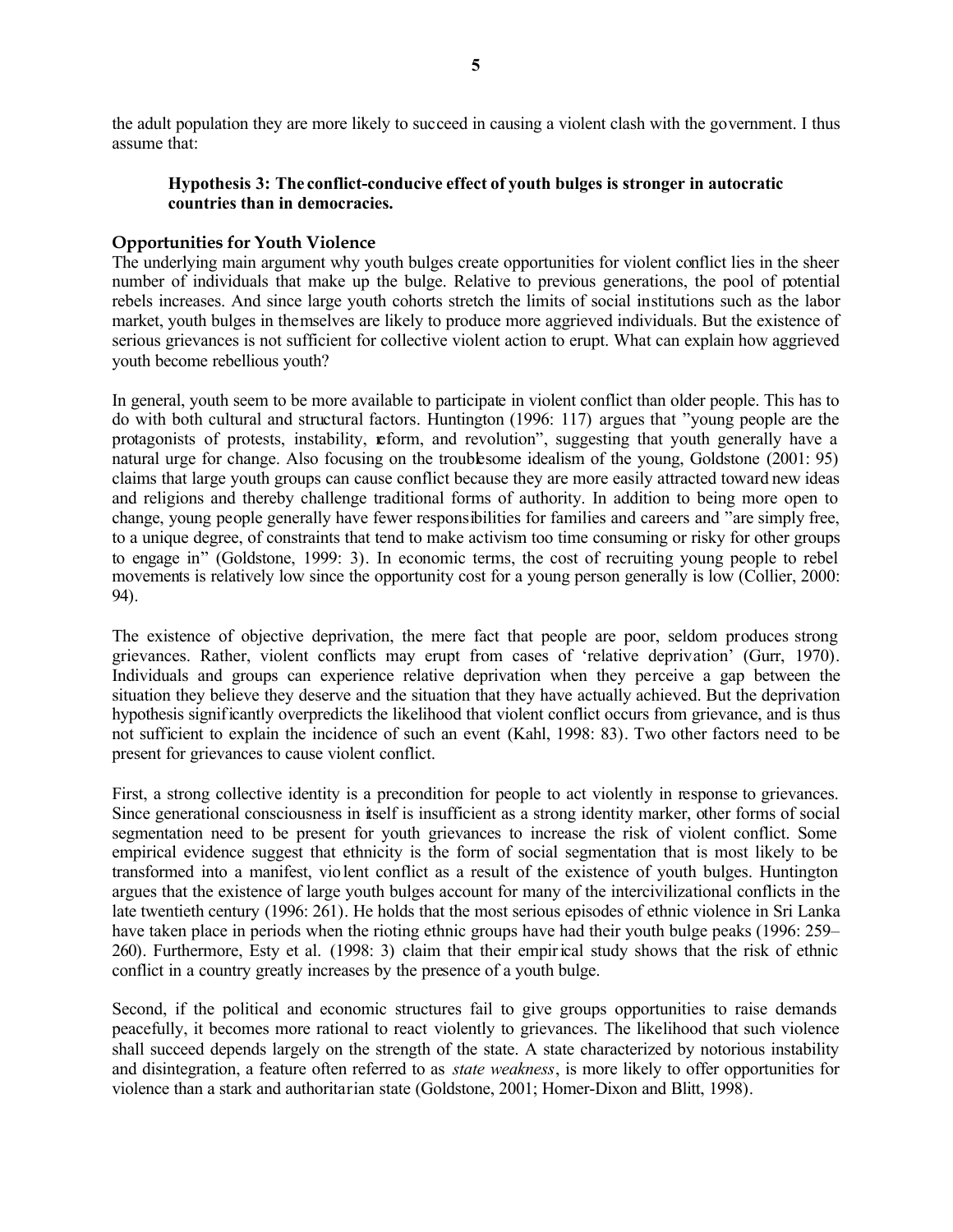#### **3. RESEARCH DESIGN**

This study takes the form of a Large-N quantitative survey. The unit of analysis is the country-year and the dependent variable is dichotomous, taking the value 1 for the event conflict onset, and 0 for the nonevent, years with peace. With a dichotomous dependent variable, logistic regression is chosen as statistical method.

Included in the analysis are all sovereign states in the international system and all politically dependent areas (colonies, occupied territories and dependencies) for the whole period 1950–2000.<sup>4</sup> Only dependent areas with an estimated minimum total population of 150,000 in 1995 are included. The reason for this is that annual population data are not available in UN (1999) for dependencies with smaller populations. The reason for the temporal restriction is that demographic estimates are generally far more unreliable prior to 1950. Additionally, the conflict data analyzed only go back to 1946. The demographic data used in this study originate from the UN population indicators (UN, 1999), and are supplemented with information from *Demographic Yearbook* (UN, annual), and *Statistical Abstract of the World* (Reddy, 1994).

#### **4. PREVIOUS EMPIRICAL WORK**

The first comparative empirical study of the role of youth bulges in armed conflict was undertaken by Nazli Choucri (1974). By comparing qualitative case studies of 45 'local conflicts' but not comparing these with any control cases, she found that the existence of large youth cohorts did play a minor role in ten conflicts, but was never a crucial factor in the initiation of these conflicts. I am only familiar with two large-N quantitative studies of the effect of youth cohorts on violent conflict. Collier (2000: 97) finds that large proportions of young men in a society increases, although only marginally, the likelihood of civil war. In a later study, however, Collier and Hoeffler (2001: 16) fail to find significant effects of youth bulges. Esty et al. (1998) test the effect of large youth cohorts for several categories of 'state failures' for the period of 1955–94, and find that youth bulges significantly increase the likelihood that a country will experience what they characterize as 'ethnic conflict'.

Both these studies have serious shortcomings. The youth bulge measure in Collier (2000) and Collier  $\&$ Hoeffler (2001) is not satisfactorily operationalized, while Esty et al. (1998) have been criticized both for their sampling methods of conflict and control cases (King & Zeng, 2001), and for their rather wide concept of 'state failure' (Hauge & Ellingsen, 2001: 57).

#### **5. OPERATIONALIZATIONS**

#### **Armed Conflict Onset**

 $\overline{a}$ 

The dependent variable is onset of domestic armed conflict, and data are drawn from the Uppsala dataset (Gleditsch et al., 2002). This dataset has been published annually in *Journal of Peace Research* since 1993 but has only recently been extended beyond the post-Cold War period. Shorter series, mostly for the post-Cold War era, have been analyzed in earlier studies (de Soysa, 2002; Hauge and Ellingsen, 2001). In this study, conflict refers to domestic conflict *onset* unless specified otherwise. I include colonial wars in my operationalization of conflict, as I see no reason to treat armed conflicts between a liberation army and a present colonial power differently from any other form of internal riot directed toward an autocratic regime.

The Uppsala dataset defines a relatively low threshold for conflict, and distinguishes between minor armed conflict (a minimum of 25 battle -related deaths per year), intermediate armed conflict (at least 25 battle-related deaths per year and an accumulated total of at least 1,000 deaths, but fewer than 1,000 per

<sup>&</sup>lt;sup>4</sup> For comparison, I will also run analyses on a more restricted sample of countries that qualify as members of the interstate system as defined by Small and Singer (1982).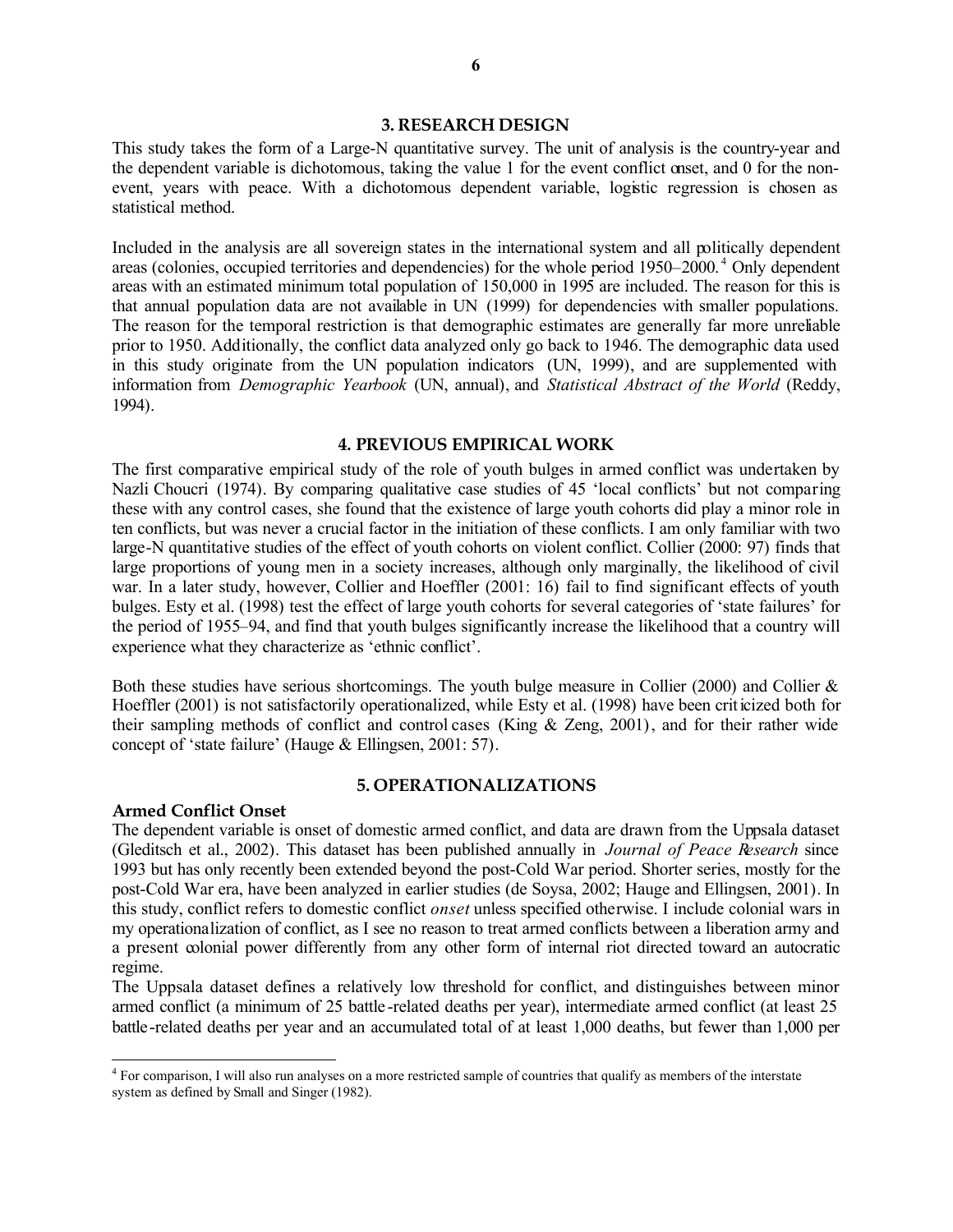year), and war (at least 1,000 battle -related deaths per year). In this analysis, I do not distinguish between different levels of conflict. According to the Uppsala criteria, an armed conflict is further defined as a contested incompatibility concerning government and/or territory, between at least two parties, of which one is the government of a state, using armed force (Wallensteen and Sollenberg, 2001: 643). A total of 207 conflict onsets from a state of peace are identified for the 1950-2000 period.

#### **Youth Bulges**

The literature suggests several ways to operationalize *youth bulges*. Some of these suggestions produce serious flaws that could easily jeopardize the possibilities of revealing effects of youth bulges on armed conflict. The operationalization producing the most serious flaw is suggested by many prominent theorists (Collier, 2000; Goldstone, 2001; Huntington, 1996). That is to measure the size of youth cohorts (most commonly defined as those between 15 and 24 years) relative to the total population rather than to the adult population.

First, this is questionable from a theoretical perspective. Most theories about youth revolt assume that conflicts arise from competition between younger and older cohorts, or because youth cohorts run into institutional 'bottlenecks' because they are more numerous than previous cohorts. Second, countries with rapidly growing populations will tend to have underestimated youth bulges because their under-15 populations are so large that this inflates the total population. To avoid this, I measure youth cohorts as 15–24 year-olds relative to the total adult population (15 years and above). Data on age distribution are drawn from the *World Population Prospects* (UN, 1999), and from the *Demographic Yearbook* (UN, annual) for small states. Among the 20 countries with the greatest youth bulges in 2000, 15 were in Sub-Saharan Africa. Three were in the Middle East; Gaza, Syria, and Yemen, while the remaining two were Guatemala and Nicaragua. Countries with exceptionally small youth cohorts include Monaco, Germany, Italy and Switzerland.

Huntington (1996: 259–261) argues that societies are particularly war prone when the number of young people aged 15-24 reaches a 'critical level' of 20% of the overall population in a country. To test whether the effect of youth bulges on conflict is non-linear, I will both run models with a threshold variable and alternatively including a squared term for youth bulges.

#### **Control Variables**

 $\overline{a}$ 

Existing conflict literature suggests a broad variety of other factors that can contribute to explain the incidence of domestic armed conflict. Level of *development* is a variable that has been found to strongly influence the likelihood of domestic armed conflict (Collier and Hoeffler, 1998; de Soysa, 2002; Hauge and Ellingsen, 2001; Hegre et al., 2001; Henderson and Singer, 2000). Development as a concept conveys a wide range of aspects, and there are many different, and often conflicting, theoretical explanations that aim to explain how and why societies grow more peaceful as they develop. de Soysa (2002: 406) focuses on the role of higher state revenues, following from higher income, which enable states to pacify, or crush opposition. Wealthy countries can also more easily redistribute resources in order to dampen dissatisfaction (Henderson & Singer, 2000: 281). On the individual level, increasing incomes means that the opportunity costs of potential rebels increase following from their possible earnings in the regular economy (de Soysa, 2002: 406).

In this study I apply a proxy variable that, compared to the widely used economic measures of GDP or energy consumption per capita, better capture the diverse aspects of development, namely the infant mortality rate  $(IMR)$ .<sup>5</sup> Sen (1998) has argued that mortality is a good indicator of a country's level of

<sup>&</sup>lt;sup>5</sup> For comparison, I will also use a measure of log-transformed GDP per capita based on information from the *World Development Indicators* (World Bank, 1999), the *Penn World Tables* (Summers and Heston, 1991) and the *CIA World Factbook*  (CIA, annual).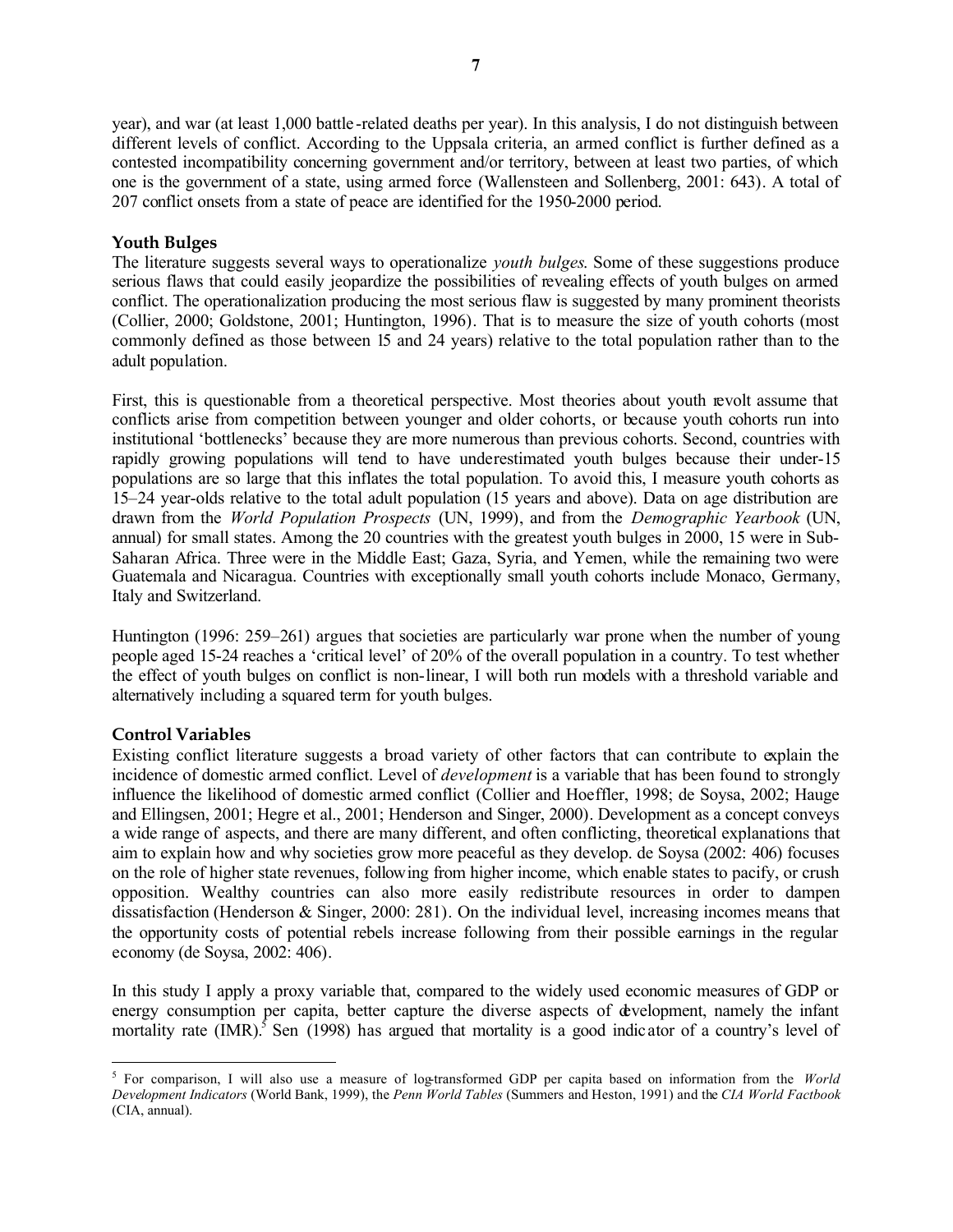development. The level of infant mortality in a society is highly dependent on both material living standards, levels of education, gender inequalities and health care systems. In addition to capturing noneconomic aspects, IMR is not nearly as flawed by distributional effects. Another great advantage of IMR over other development proxies is its broad availability for the period studied here.<sup>6</sup> The IMR is defined as the fraction of live-born children who die before the age of one year. IMR data have been gathered from the *World Population Prospects* (UN, 1999), and the *Demographic Yearbook* (UN, annual) for small states.

A second control variable assumed to have a strong influence on the likelihood of domestic armed conflict is *regime* type. While the democratic peace argument is a well-known explanation of why democracies do not fight each other, democracy is also found to have a pacifying effect internally (Hegre et al., 2001). The impact of regime type is generally believed to take an inverted U-shaped form, meaning that stark autocracies and fully developed democracies are both less likely to experience conflict than intermediate and unstable regimes. Democratic regimes offer opportunities for peaceful voicing of grievances, while strong autocratic regimes will oppress all opposition attempts. Intermediary regimes are the weak states that neither offer democratic institutions, nor possess the oppressiveness of the autocracies. I use the Polity IV data (Marshall and Jaggers, 2000) to measure regime type, and the variable ranges from -10 (most autocratic) to 10 (most democratic). I also include a squared term in order to measure the assumed inverted U-shaped effect of regime on armed conflict.

I further include an indicator of *economic opportunities*. If economic opportunities are worsening through less wealth to share and rising unemployment, this is likely to cause grie vances no matter the prior level of wealth. Economic opportunities is operationalized as the average annual change in GDP per capita over the five-year period prior to the year of observation. GDP per capita data have been gathered from the *World Development Indicators* (World Bank, 1999), the *Penn World Tables* (Summers and Heston, 1991) and the *World Factbook* (CIA, annual).

To account for differences in conflict propensity caused by comparing states of different sizes, a variable measuring *total population* size is included. The larger the size of a state's population the greater the likelihood of linguistic, religious, ethnic or cultural fractionalization, and also of larger geographical areas. Data are drawn from the *World Population Prospects* (UN, 1999), and from the *Demographic Yearbook* (UN, annual) for small states. The variable is log-transformed as I assume the size of the population to have a diminishing effect on conflict. I also include controls for political *dependency* status and *communist state dissolution*. Political dependency is introduced in models run with the full sample, and is a dummy variable coded 1 for political dependent areas, and 0 for sovereign states. The data were gathered from Gleditsch and Befring (1986), the *Encyclopedia Britannica* (Britannica, annual), and the *World Factbook* (CIA, annual). Communist state dissolution is a dummy variable coded 1 for all successor states of the Soviet Union and the Federal Republic of Yugoslavia for five years after their dissolution, and 0 otherwise.*<sup>7</sup>*

#### **Control for Statistical Dependency**

 $\overline{a}$ 

The initial assumption for a logistic regression is independence across all observations. This independence is not easily defended in this case. There is very likely to be dependence in time and possibly in space. An example of the latter is if an armed conflict in one country spread into another

<sup>&</sup>lt;sup>6</sup> Given the high correlation between the measures of IMR and GDP per capita, data availability is probably the single most important argument for using IMR as a proxy for development.

 $<sup>7</sup>$  The rationale for including such a variable is the many conflicts in the successor states of the Soviet Union and the Federal</sup> Republic of Yugoslavia in the beginning of the 1990s that happened at a time when these countries experienced extremely small youth cohorts. Since there have been no suggestions that conflict in these post-communist states was attributable to high dependency burdens or other effects of small youth cohorts, I believe that the inclusion of a post-communist dummy variable will potentially capture effects of omitted variables that better explain this particular set of cases.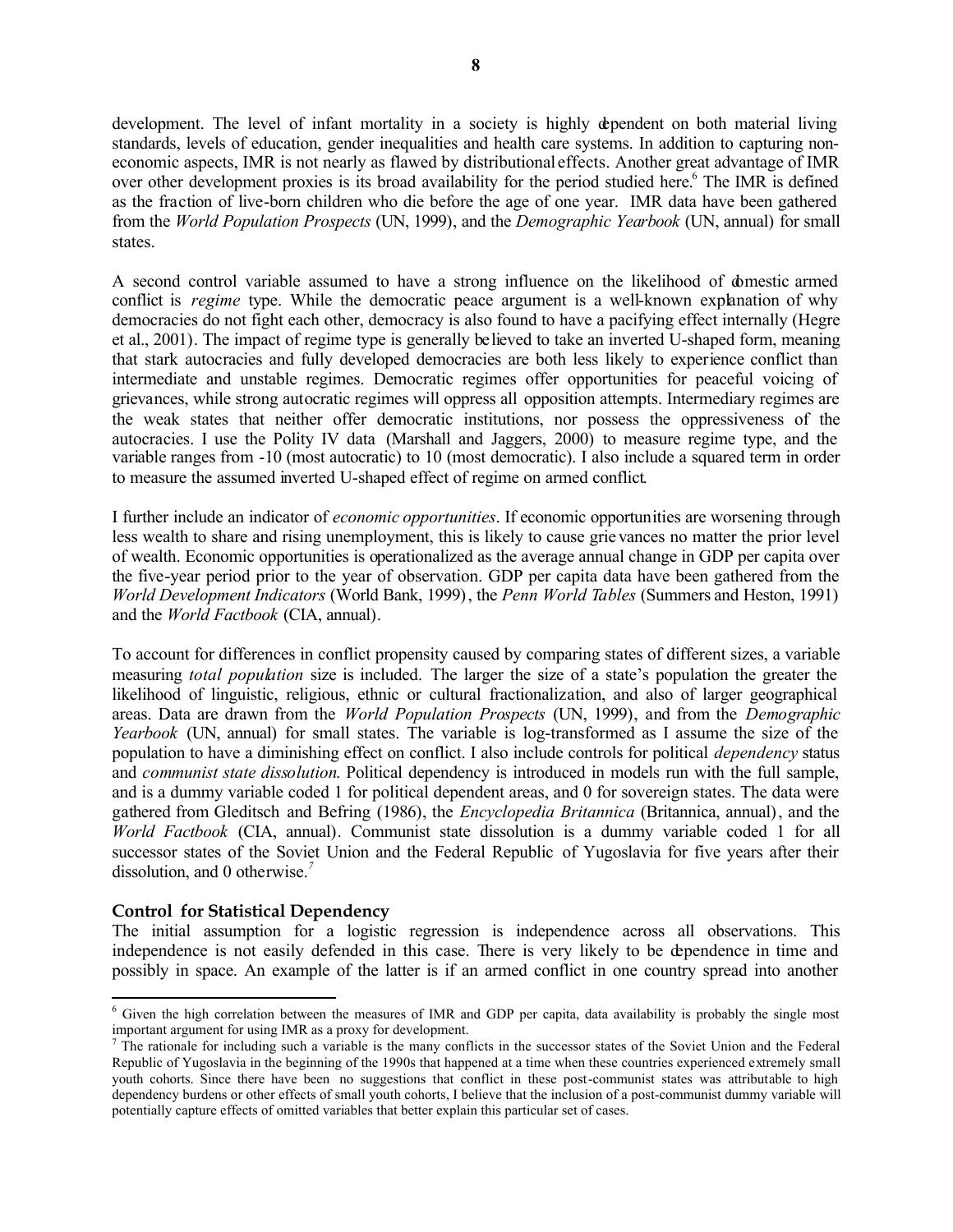country to cause conflict there. The former is illustrated by the higher conflict probability of countries that have experienced conflict before, compared to countries with no conflict history (Gleditsch et al., 2002). More obviously, a country that experiences conflict over several years will find subsequent years of conflict to be heavily dependent on the first year. This latter problem is usually dealt with by omitting all observations of conflict, except for observations of the onset of conflict given that the country was at peace at t-1.

Omitting consecutive years of war does not solve the problem of time dependency entirely because the same statistical dependency prevails for consecutive years of peace. To account for temporal dependence, I will apply a control variable for time dependency measuring the number of years in peace since the previous conflict, termed *brevity of peace*.<sup>8</sup> It is generally assumed that the risk of experiencing a new conflict is high in the immediate time after an armed conflict, and that this risk diminishes as time goes by and wounds are healed. I follow Hegre et al. (2001) and assume that the effect of a previous conflict is decaying over time according to the formula  $\exp\{(-\text{years in peace})/X\}$ .<sup>9</sup> In the formula, 'years in peace' is the number of years since a country experienced an armed conflict, while the value on X decides at what rate the effect of a previous armed conflict on conflict proneness diminishes over time. In this study, the value chosen for X is 4, implying that the risk of conflict is halved approximately every 3 years.<sup>10</sup> The brevity of peace variable takes on values close to 1 immediately after the end of a conflict, while it comes closer to 0 as time goes by. For countries that have never experienced armed conflict in the period studied here, I assign the value  $0<sup>11</sup>$ 

I also apply a control variable for dependence across events, counting the number of previous conflicts. The variable *previous conflict* is coded as the number of conflict onsets a country has experienced prior to a given year of observation. This reflects the assumption that grievances caused by prior armed conflict increases with the number of previous conflicts. The variable takes the value 0 for all countries that enter the dataset, and increases by one for each conflict onset that is coded.

#### **6. EMPIRICAL RESULTS**

Table 1 tests the effect of youth bulges on conflict propensity in a model containing the most important control variables, both for a restricted sample of independent states, and for all states and dependent areas in the international system. The results clearly support a hypothesis that large youth bulges increase the risk of armed conflict, both for the restricted and for the full sample. An increase in youth bulges of one percentage point is associated with an increased likelihood of conflict of around 7% (Model 1). Furthermore, countries experiencing youth bulges of 35% run three times the risk of conflict compared to countries with youth bulges equal to the median for developed countries, all other variables at mean.<sup>12</sup> Although not presented here, the substitution of IMR for a more conventional development indicator, a logtransformed measure of GDP per capita, leaves the results virtually unchanged.

 $\overline{a}$ 

<sup>&</sup>lt;sup>8</sup> I am grateful to Håvard Hegre for suggesting this term.

<sup>&</sup>lt;sup>9</sup> This form of time-dependency control is very similar to that suggested by Beck, Katz and Tucker (1998). However, I prefer this approach as it is more directly interpretable than a set of splines. I have run all models with both time dependency controls, with almost identical results.

<sup>&</sup>lt;sup>10</sup> This value for a half-life of conflict is also used by Toset et al. (2000).

<sup>&</sup>lt;sup>11</sup> Since information on domestic armed conflict prior to 1945 is not available, the effect of the variable is systematically underestimated.

 $12 \text{ In } 2000$ , most developed countries including most of Western Europe, US, Canada and Japan, experienced youth bulges of 17% or below, while 44 developing countries experienced youth bulges of 35% or above.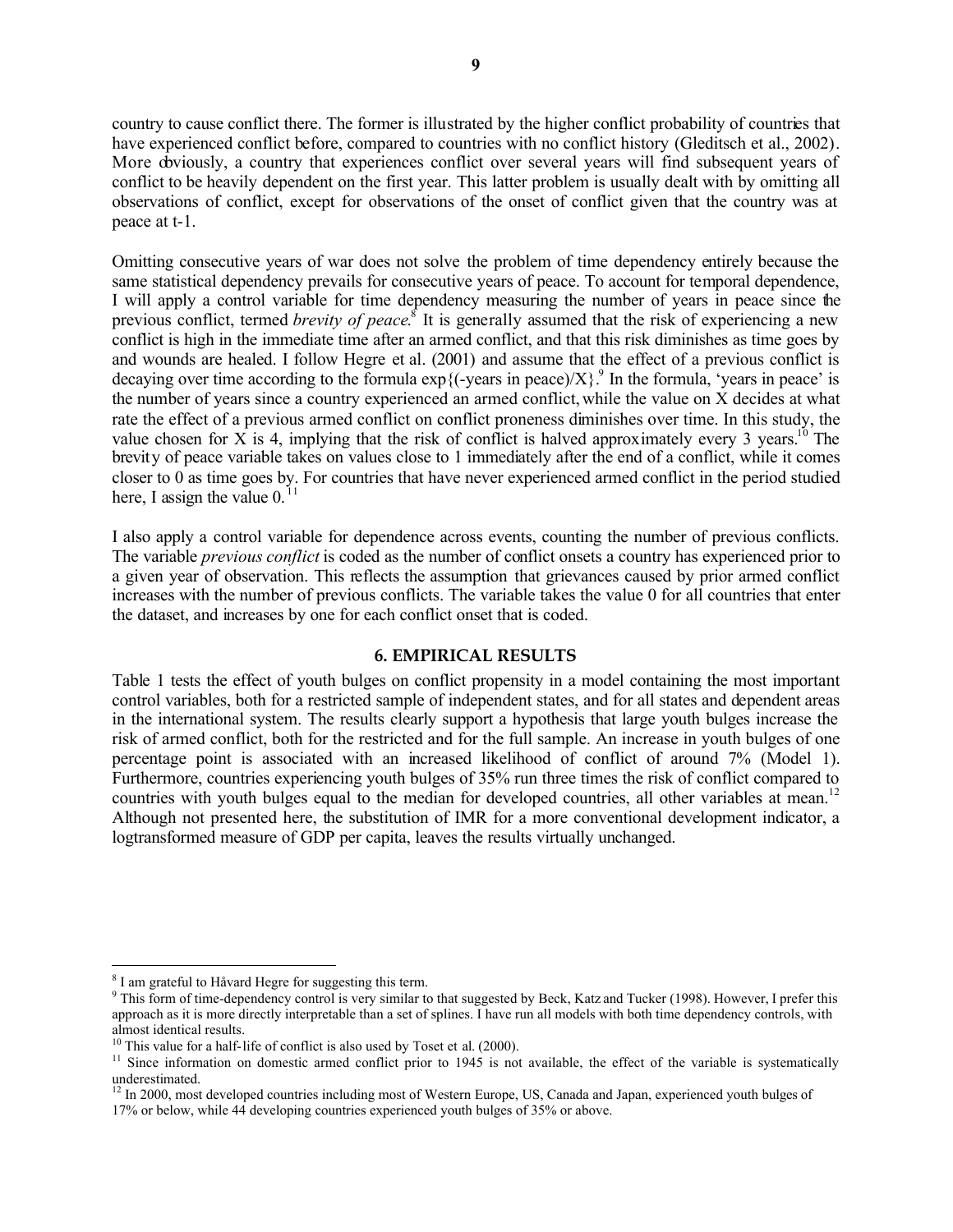|                                                                 |                                | Model 1                 |                                       | Model 2                 |  |  |
|-----------------------------------------------------------------|--------------------------------|-------------------------|---------------------------------------|-------------------------|--|--|
|                                                                 | Restricted Sample <sup>b</sup> |                         | <b>All Countries and Dependencies</b> |                         |  |  |
| <b>Explanatory Variables</b>                                    | $\beta$                        | $p$ -value <sup>a</sup> | ß                                     | $p$ -value <sup>a</sup> |  |  |
|                                                                 | st.e.                          | $Exp( \beta)$           | st.e.                                 | $Exp(\beta)$            |  |  |
| <b>Youth Bulges</b>                                             | 0.066                          | 0.001                   | 0.045                                 | 0.010                   |  |  |
|                                                                 | (0.020)                        | 1.07                    | (0.017)                               | 1.05                    |  |  |
| <b>Control Variables</b>                                        |                                |                         |                                       |                         |  |  |
| <b>Total Population</b>                                         | 0.228                          | <0.0005                 | 0.276                                 | <0.0005                 |  |  |
|                                                                 | (0.063)                        | 1.26                    | (0.050)                               | 1.32                    |  |  |
| Dependency                                                      |                                |                         | $-0.485$                              | 0.189                   |  |  |
|                                                                 |                                |                         | (0.369)                               | 0.62                    |  |  |
| <b>Infant Mortality Rate</b>                                    | 0.006                          | 0.003                   | 0.006                                 | $\sqrt{0.0005}$         |  |  |
|                                                                 | (0.002)                        | 1.01                    | (0.0016)                              | 1.01                    |  |  |
| Regime Type                                                     | 0.019                          | 0.179                   | 0.018                                 | 0.179                   |  |  |
|                                                                 | (0.014)                        | 1.02                    | (0.013)                               | 1.02                    |  |  |
| Regime Type, Squared                                            | $-0.007$                       | $\overline{0.019}$      | $-0.011$                              | $\sqrt{0.0005}$         |  |  |
|                                                                 | (0.003)                        | 0.99                    | (0.003)                               | 0.99                    |  |  |
| <b>Economic Opportunities</b>                                   | $-0.061$                       | 0.003                   | $-0.054$                              | 0.004                   |  |  |
|                                                                 | (0.021)                        | 0.94                    | (0.019)                               | 0.95                    |  |  |
| Missing Regime Data <sup>c</sup>                                |                                |                         | $-0.142$                              | 0.635                   |  |  |
|                                                                 |                                |                         | (0.298)                               | 0.87                    |  |  |
| Missing Economic Data <sup>c</sup>                              |                                |                         | $-0.145$                              | 0.568                   |  |  |
|                                                                 |                                |                         | (0.253)                               | 0.87                    |  |  |
| Previous Conflict                                               | 0.080                          | 0.349                   | 0.053                                 | 0.499                   |  |  |
|                                                                 | (0.086)                        | 1.08                    | (0.078)                               | 1.05                    |  |  |
| <b>Brevity of Peace</b>                                         | 2.024                          | <0.0005                 | 2.031                                 | <0.0005                 |  |  |
|                                                                 | (0.343)                        | 7.57                    | (0.300)                               | 7.62                    |  |  |
|                                                                 |                                |                         |                                       |                         |  |  |
| Constant                                                        | $-7.927$                       | $\sqrt{0.0005}$         | $-7.527$                              | $\sqrt{0.0005}$         |  |  |
|                                                                 | (0.969)                        |                         | (0.784)                               |                         |  |  |
| N                                                               | 4,894                          |                         | 7,658                                 |                         |  |  |
| Log Likelihood                                                  | $-602.46$                      |                         | $-826.41$                             |                         |  |  |
| Pseudo $R^2$                                                    | 0.120                          |                         | 0.132                                 |                         |  |  |
| <sup>a</sup> Effects that are significant at 0.05 level in hold |                                |                         |                                       |                         |  |  |

**Table 1:** Risk of Armed Conflict by Youth Bulges 1950–2000

<sup>a</sup> Effects that are significant at 0.05 level in bold.

l

<sup>b</sup> Including only independent states with a population of more than 500,000 (Small and Singer, 1982), and only states with original information on regime type and economic opportunities.

<sup>o</sup>To deal with the problem of missing values due to the large temporal-spatial domain covered by this study, I have assigned the value for the sample average for missing values on the regime and economic opportunities variables. In addition two dummy variables are included, *missing regime data* and *missing economic data* corresponding to the two variables. They take on the value 1 if information on the corresponding variable is originally missing from the dataset, and 0 otherwise. These dummy variables control for potential skewness caused by imputing the mean value, and can be interpreted as whether units that have been assigned the value for the sample average have a significantly different risk of conflict than units that originally takes on the value of the sample average, all other things being equal.

As expected, level of development as measured by the infant mortality rate is strongly significant<sup>13</sup> and positively related to armed conflict in both models, consistent with previous studies using economic indicators of development. If Sub-Sahara African countries would achieve a rise in level of development relative to a reduction in IMR from their present (2000) average level of approximately 90 to the present Western European average level of 6.4, this would reduce their conflict propensity by 40%, all other variables at mean. Type of political regime also seems to matter for armed conflict in a pattern consistent with previous studies. The statistically significant squared regime term suggest that there is indeed an

<sup>&</sup>lt;sup>13</sup> I prefer to present full p-values rather than levels of significance in my models. The conventional levels of 5%, 1%, or 0.1% certainty of whether a statistical relationship holds for the universe of units are after all casually set, and strict adherence to such levels can potentially lead to the neglect of interesting relationships that do not meet formal criteria for statistical significance. In the text, unless other is stated, statistical significance refers throughout this study to p-values below 0.05. In this study I consequently report two-sided tests, although all hypotheses are stated as one-sided.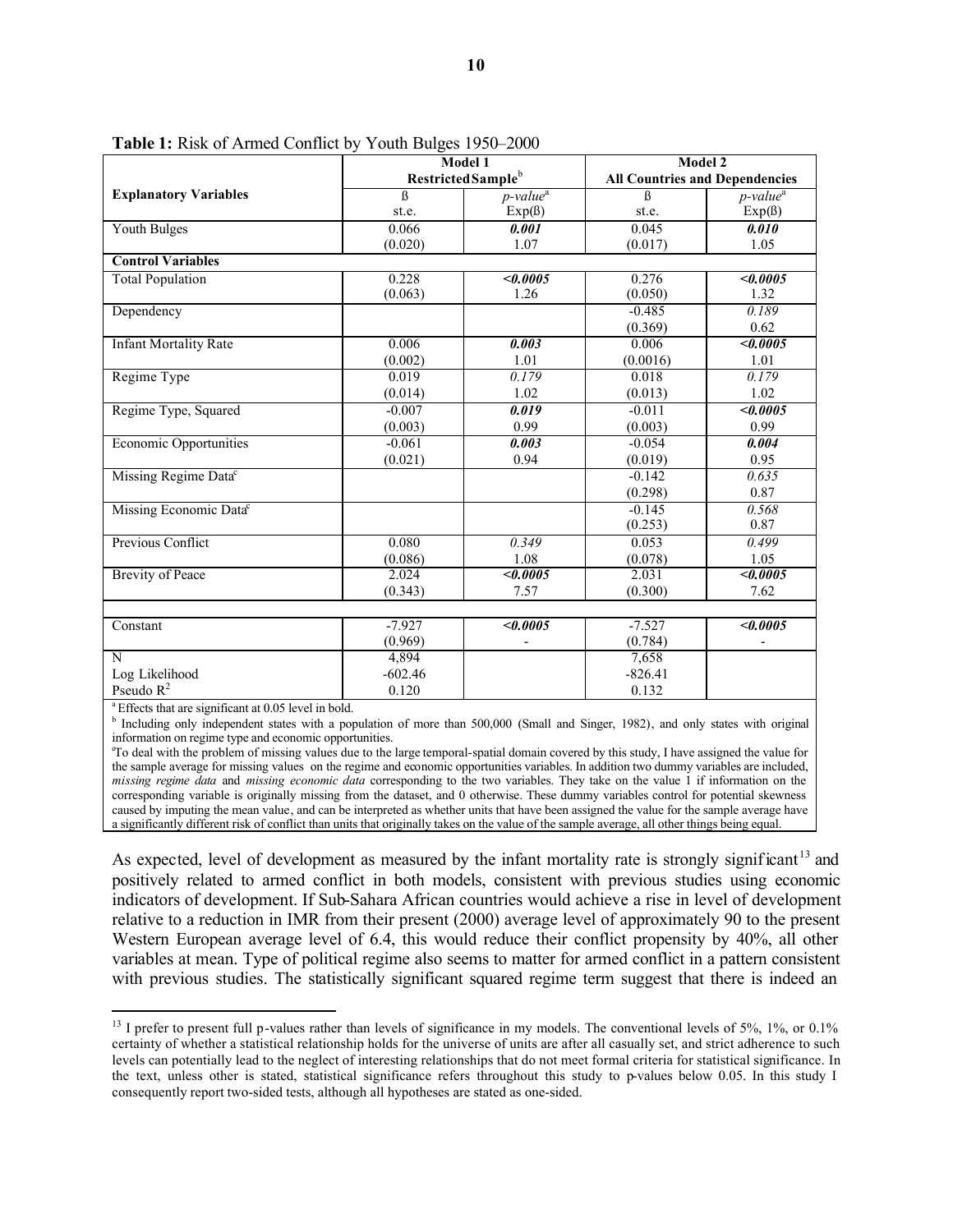inversed U-shaped relationship between regime type and conflict, where intermediary regimes are more conflict prone than democracies and autocracies. The curve is not perfectly symmetric around the mean value 0, full-fledged democracies do have a slightly higher risk of conflict than stark autocracies. Countries with the value of +1 on the regime scale are most conflict prone.

Compared to the most conflict-exposed regimes, fully developed democracies (+10) are almost 40% less likely to experience a conflict, while consistent autocracies (-10) are 60% less exposed, all other variables at mean (all based on estimates in Model 1). The combined effect of youth bulges and regime type is graphically presented in Figure 2.

**Figure 2:** Probability of Armed Conflict as a Function of Youth Bulges and Regime Type, All Control Variables at Mean



The figure is based on estimates from Model 1, Table 1.

Furthermore, both total population size and economic opportunities are clearly associated with conflict propensity. Political dependencies do not seem to exhibit a significantly different risk of conflict than sovereign states, this holds when the missing regime data indicator is excluded from the model. None of the two indicators of missing data are statistically significant, indicating that units that have been assigned the mean values on the two variables do not exhibit a significantly different risk of conflict than units that originally have the mean value. The brevity of peace variable is clearly significant and positively related to conflict; immediately after the end of an armed conflict, a country is more than 7 times as likely to experience another conflict than countries that experienced conflict a long time ago or that never have experienced a conflict. A general finding from Models 1 and 2 is that extending the sample to include also smaller independent states in addition to political dependencies, does not alter the results.

#### **Testing Huntington's Threshold Proposition**

The models in Table 2 find no support for Huntington's argument that youth bulges above a certain level make countries especially conflict prone. The squared term for youth bulges in Model 3 is not significant,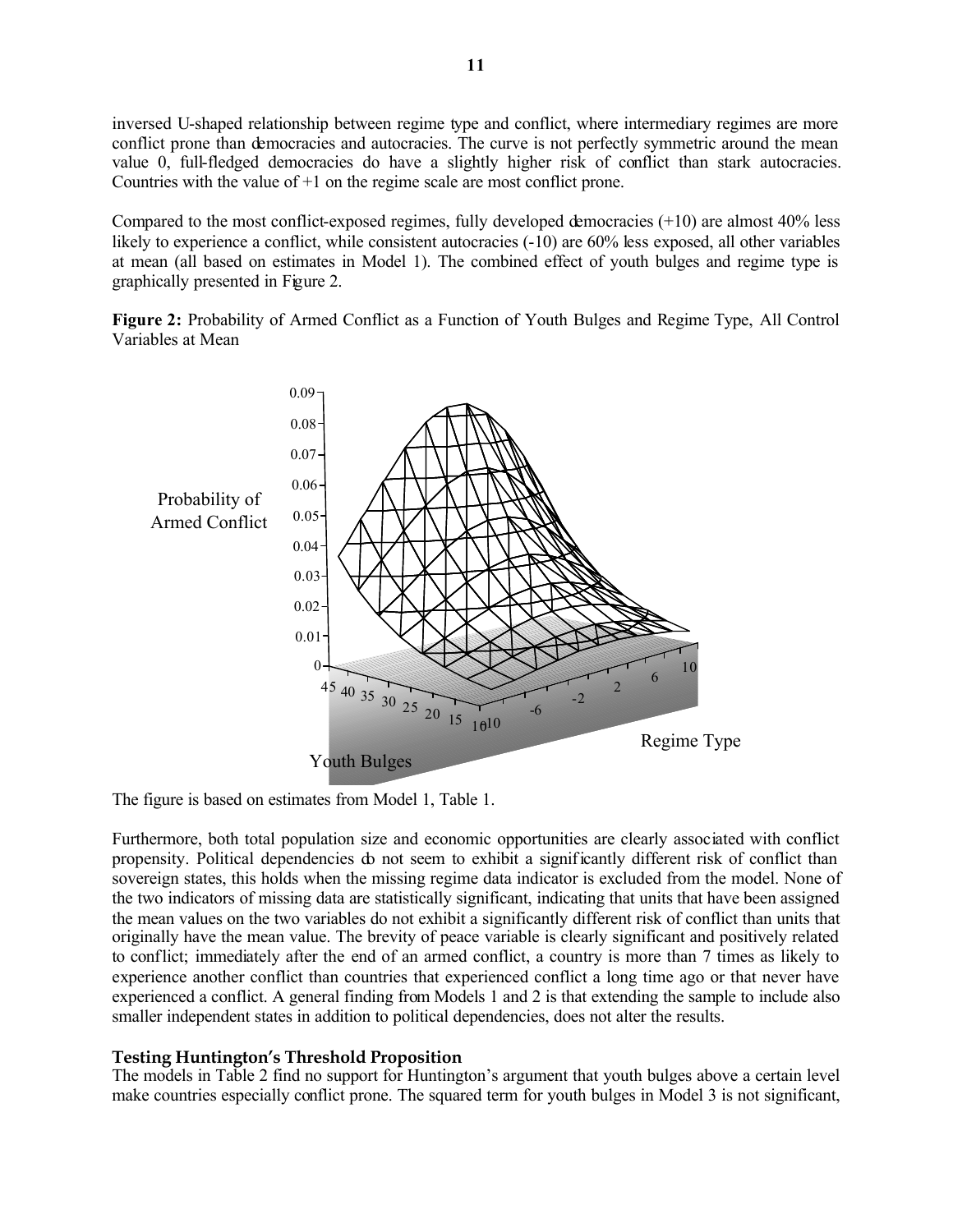indicating that the effect of youth bulges on conflict propensity is not increasing on higher values of youth bulges. The threshold variable introduced in Model 4, measuring Huntington's 'critical level' of youth bulges provides less explanatory power than a linear term.

| <b>rapic 2.</b> Testing Framington 3 Threshold I reposition |                             | Model 3                 | Model 4                         |                         |  |  |  |
|-------------------------------------------------------------|-----------------------------|-------------------------|---------------------------------|-------------------------|--|--|--|
|                                                             | <b>Squared Youth Bulges</b> |                         | <b>Categorical Youth Bulges</b> |                         |  |  |  |
| <b>Explanatory Variables</b>                                | $\beta$                     | $p$ -value <sup>b</sup> | ß                               | $p$ -value <sup>b</sup> |  |  |  |
|                                                             | st.e.                       | $Exp( \beta)$           | st.e.                           | $Exp(\beta)$            |  |  |  |
| Youth Bulges <sup>c</sup>                                   | 0.066                       | $\sqrt{0.0005}$         |                                 |                         |  |  |  |
|                                                             | (0.018)                     | 1.07                    |                                 |                         |  |  |  |
| Youth Bulges, Squared <sup>c</sup>                          | 0.002                       | 0.302                   |                                 |                         |  |  |  |
|                                                             | (0.002)                     | 1.00                    |                                 |                         |  |  |  |
| Youth Bulges, Threshold (35%)                               |                             |                         | 0.367                           | 0.032                   |  |  |  |
|                                                             |                             |                         | (0.171)                         | 1.44                    |  |  |  |
| <b>Control Variables</b>                                    |                             |                         |                                 |                         |  |  |  |
| <b>Communist State Dissolution</b>                          | 1.881                       | < 0.0005                | 1.522                           | $\overline{0.001}$      |  |  |  |
|                                                             | (0.469)                     | 6.56                    | (0.442)                         | 4.58                    |  |  |  |
| <b>Total Population</b>                                     | 0.279                       | $\sqrt{0.0005}$         | 0.249                           | $\sqrt{0.0005}$         |  |  |  |
|                                                             | (0.051)                     | 1.32                    | (0.049)                         | 1.28                    |  |  |  |
| Dependency                                                  | $-0.444$                    | 0.231                   | $-0.547$                        | 0.137                   |  |  |  |
|                                                             | (0.371)                     | 0.64                    | (0.368)                         | 0.58                    |  |  |  |
| <b>Infant Mortality Rate</b>                                | 0.007                       | < 0.0005                | 0.009                           | $\sqrt{0.0005}$         |  |  |  |
|                                                             | (0.0017)                    | 1.01                    | (0.0015)                        | 1.01                    |  |  |  |
| Regime Type                                                 | 0.021                       | 0.131                   | 0.016                           | 0.228                   |  |  |  |
|                                                             | (0.014)                     | 1.02                    | (0.013)                         | 1.02                    |  |  |  |
| Regime Type, Squared                                        | $-0.009$                    | 0.002                   | $-0.011$                        | < 0.0005                |  |  |  |
|                                                             | (0.003)                     | 0.99                    | (0.003)                         | 0.99                    |  |  |  |
| <b>Economic Opportunities</b>                               | $-0.030$                    | 0.118                   | $-0.031$                        | 0.103                   |  |  |  |
|                                                             | (0.019)                     | 0.97                    | (0.019)                         | 0.97                    |  |  |  |
| <b>Missing Regime Data</b>                                  | $-0.030$                    | 0.920                   | $-0.044$                        | 0.885                   |  |  |  |
|                                                             | (0.302)                     | 0.97                    | (0.301)                         | 0.96                    |  |  |  |
| <b>Missing Economic Data</b>                                | $-0.271$                    | 0.287                   | $-0.314$                        | 0.213                   |  |  |  |
|                                                             | (0.254)                     | 0.76                    | (0.252)                         | 0.73                    |  |  |  |
| Previous Conflict                                           | 0.084                       | 0.283                   | 0.124                           | 0.105                   |  |  |  |
|                                                             | (0.078)                     | 1.09                    | (0.077)                         | 1.13                    |  |  |  |
| <b>Brevity of Peace</b>                                     | 1.862                       | $\sqrt{0.0005}$         | 1.849                           | $\sqrt{0.0005}$         |  |  |  |
|                                                             | (0.304)                     | 6.44                    | (0.303)                         | 6.35                    |  |  |  |
|                                                             |                             |                         |                                 |                         |  |  |  |
| Constant                                                    | $-6.596$                    | $\sqrt{0.0005}$         | $-6.301$                        | <0.0005                 |  |  |  |
|                                                             | (0.521)                     | $\frac{1}{2}$           | (0.494)                         | $\frac{1}{2}$           |  |  |  |
| N                                                           | 7,658                       |                         | 7,658                           |                         |  |  |  |
| Log Likelihood                                              | $-818.60$                   |                         | $-823.39$                       |                         |  |  |  |
| Pseudo $R^2$<br>$9 - 4 + 1 = 1$<br>$\sim$ $\sim$            | 0.140                       |                         | 0.135                           |                         |  |  |  |

|  |  | Table 2: Testing Huntington's Threshold Proposition <sup>a</sup> |
|--|--|------------------------------------------------------------------|
|  |  |                                                                  |

a All states and dependent areas included.

<sup>b</sup> Effects that are significant at 0.05 level in bold.

<sup>c</sup> The youth bulge term is centered (standardized) in order to alleviate the potential problem of multicollinearity between the single and the squared terms (Kleinbaum, Kupper and Muller, 1998: 206-212).

The post communist dummy variable is included in Models 3 and 4 to control for unobserved explanatory variables that may explain conflicts in former communist states. The rationale for this is to control for a factor that could potentially conceal a curvilinear pattern of youth bulges on conflict propensity. However, despite this control, there is no support for such a hypothesis. Furthermore, the results for the youth bulge variables hold when communist state dissolution is excluded from the models. The dummy variable is clearly significant and positive, indicating that there are certainly aspects of the conflicts in post-communist states that are not captured in this model.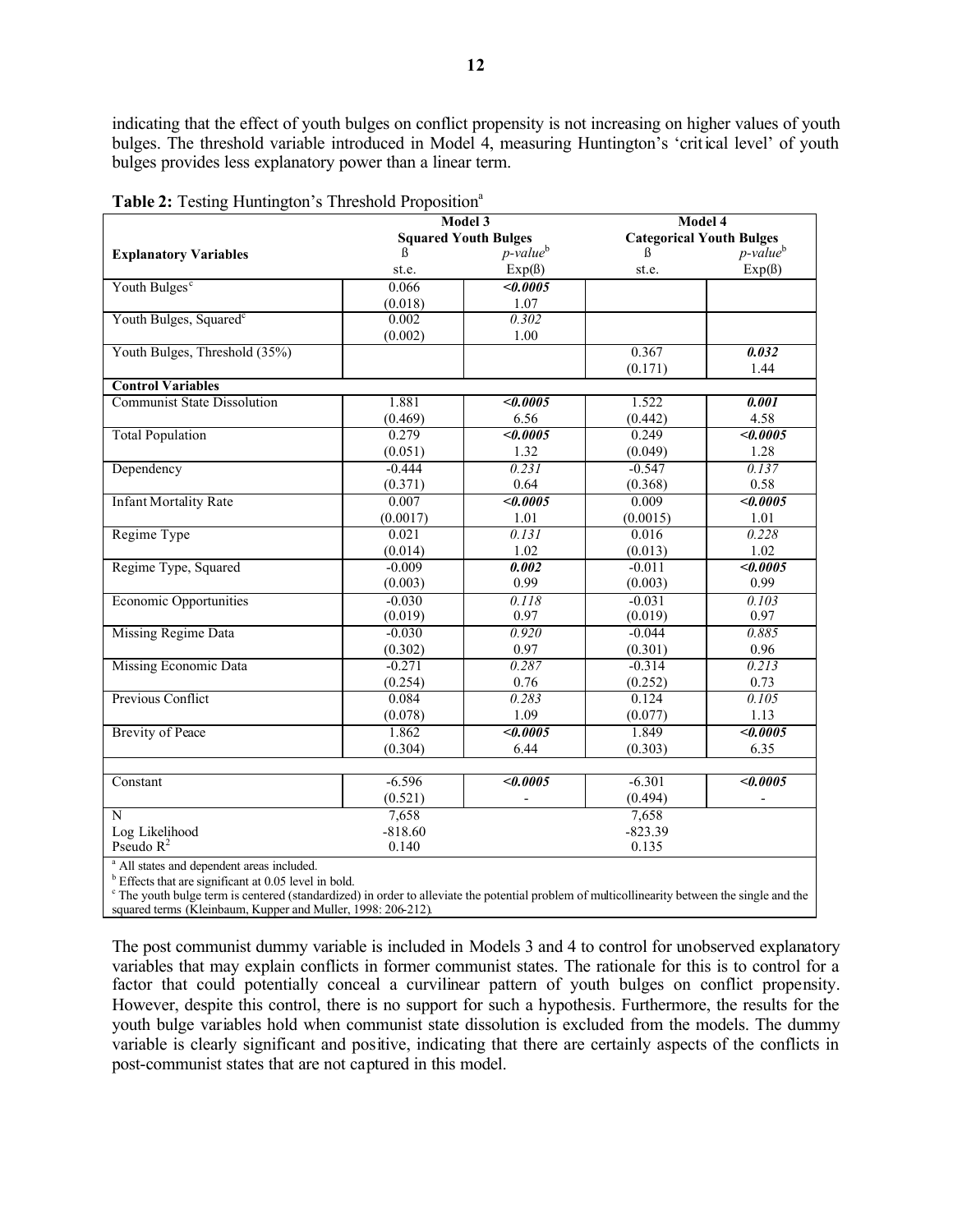#### **Consequences of Using Collier's Youth Bulge Measure**

As argued above, I believe that the operationalization of the youth bulge variable is of great importance, and that an erroneous operationalization is a major reason for previous falsific ations of the youth bulge hypothesis by Paul Collier and associates at the World Bank. In Table 3, my youth bulge variable is substituted for one measuring youth cohorts relative to the total population identical to that of Collier and associates (Collier, 2000; Collier and Hoeffler, 2001). Aside from this, the two models equal Models 1 and 3. This operation results in clearly insignificant results in both models, strengthening my suspicion that lack of support for the youth bulge hypothesis in recent World Bank studies is due to a flawed youth bulge measure.<sup>14</sup>

|                                    | Model 5 <sup>a</sup>     |                         | Model $6b$ |                                       |  |
|------------------------------------|--------------------------|-------------------------|------------|---------------------------------------|--|
|                                    | <b>Restricted Sample</b> |                         |            | <b>All Countries and Dependencies</b> |  |
| <b>Explanatory Variables</b>       | ß                        | $p$ -value <sup>c</sup> | ß          | $p$ -value <sup>c</sup>               |  |
|                                    | st.e.                    | $Exp( \beta)$           | st.e.      | $Exp( \beta )$                        |  |
| Youth Bulges <sup>d</sup>          | 0.084                    | 0.094                   | 0.084      | 0.079                                 |  |
|                                    | (0.050)                  | 1.09                    | (0.048)    | 1.09                                  |  |
| Youth Bulges, Squared <sup>d</sup> |                          |                         | $-0.019$   | 0.261                                 |  |
|                                    |                          |                         | (0.016)    | 0.98                                  |  |
| <b>Control Variables</b>           |                          |                         |            |                                       |  |
| <b>Communist State Dissolution</b> |                          |                         | 1.685      | <0.0005                               |  |
|                                    |                          |                         | (0.461)    | 5.39                                  |  |
| <b>Total Pop ulation</b>           | 0.188                    | 0.002                   | 0.247      | $\sqrt{0.0005}$                       |  |
|                                    | (0.061)                  | 1.21                    | (0.049)    | 1.28                                  |  |
| Dependency                         |                          |                         | $-0.558$   | 0.129                                 |  |
|                                    |                          |                         | (0.367)    | 0.57                                  |  |
| <b>Infant Mortality Rate</b>       | 0.008                    | < 0.0005                | 0.008      | $\sqrt{0.0005}$                       |  |
|                                    | (0.002)                  | 1.01                    | (0.002)    | 1.01                                  |  |
| Regime Type                        | 0.014                    | 0.313                   | 0.017      | 0.210                                 |  |
|                                    | (0.014)                  | 1.01                    | (0.013)    | 1.02                                  |  |
| Regime Type, Squared               | $-0.009$                 | 0.005                   | $-0.010$   | $\sqrt{0.0005}$                       |  |
|                                    | (0.003)                  | 0.99                    | (0.003)    | 0.99                                  |  |
| <b>Economic Opportunities</b>      | $-0.061$                 | 0.002                   | $-0.033$   | 0.081                                 |  |
|                                    | (0.020)                  | 0.94                    | (0.019)    | 0.97                                  |  |
| Missing Regime Data                |                          |                         | $-0.036$   | 0.905                                 |  |
|                                    |                          |                         | (0.301)    | 0.96                                  |  |
| <b>Missing Economic Data</b>       |                          |                         | $-0.320$   | 0.206                                 |  |
|                                    |                          |                         | (0.253)    | 0.73                                  |  |
| Previous Conflict                  | 0.115                    | 0.173                   | 0.101      | 0.190                                 |  |
|                                    | (0.084)                  | 1.12                    | (0.077)    | 1.11                                  |  |
| <b>Brevity of Peace</b>            | 2.032                    | $\sqrt{0.0005}$         | 1.915      | $\sqrt{0.0005}$                       |  |
|                                    | (0.343)                  | 7.63                    | (0.302)    | 6.79                                  |  |
|                                    |                          |                         |            |                                       |  |
| Constant                           | $-7.191$                 | $\sqrt{0.0005}$         | $-6.080$   | <0.0005                               |  |
|                                    | (1.137)                  |                         | (0.491)    |                                       |  |
| N                                  | 4,894                    |                         | 7,658      |                                       |  |
| Log Likelihood                     | $-606.41$                |                         | $-823.39$  |                                       |  |
| Pseudo $R^2$                       | 0.114                    |                         | 0.135      |                                       |  |

#### **Table 3:** Using Collier's Youth Bulge Measure

<sup>a</sup> Restricted sample.

l

<sup>b</sup> All states and dependent areas included.

c Effects that are significant at 0.05 level in bold.

<sup>d</sup> The youth bulge term is centered (standardized) in order to alleviate the potential problem of multicollinearity between the single and the squared terms.

<sup>&</sup>lt;sup>14</sup> The two models presented here are the most favorable to Collier's youth bulge measure, under other specifications his measure produces even higher p-values.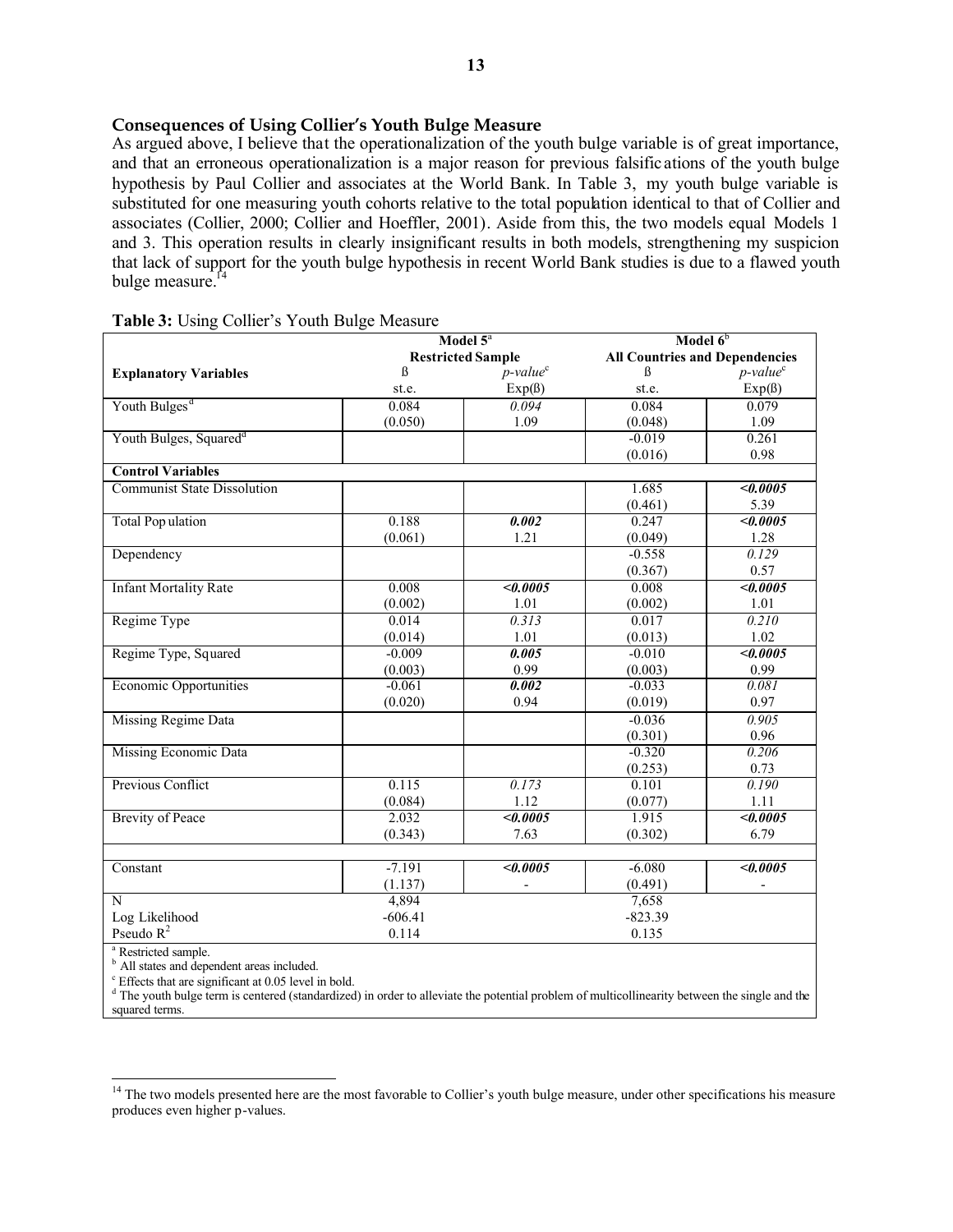#### **How does Youth Bulges Matter?**

If youth bulges increase the likelihood of conflict, can we say anything about how and why they matter? In Table 4, I include two interaction terms aimed at testing Hypotheses 2 and 3, arguing that youth bulges increase the risk of conflict especially under conditions of economic recession and autocratic regimes.

|                                         | Model 7                  |                         | Model 8                               |                                      |  |  |  |
|-----------------------------------------|--------------------------|-------------------------|---------------------------------------|--------------------------------------|--|--|--|
|                                         | <b>Restricted Sample</b> |                         | <b>All States and Dependent Areas</b> |                                      |  |  |  |
| <b>Explanatory Variables</b>            | $\beta$                  | $p$ -value <sup>a</sup> | $\boldsymbol{\beta}$                  | $p$ -value <sup><math>a</math></sup> |  |  |  |
|                                         | st.e.                    | Exp(6)                  | st.e.                                 | $Exp(\beta)$                         |  |  |  |
| <b>Youth Bulges</b>                     | 0.059                    | 0.013                   | 0.054                                 | 0.010                                |  |  |  |
|                                         | (0.024)                  | 1.06                    | (0.021)                               | 1.06                                 |  |  |  |
| (Youth Bulges x Negative                | 0.597                    | 0.046                   | 0.848                                 | 0.002                                |  |  |  |
| Economic Growth) <sup>b</sup>           | (0.300)                  | 1.82                    | (0.276)                               | 2.33                                 |  |  |  |
| (Youth Bulges x Autocracy) $\mathrm{c}$ | $-0.020$                 | 0.939                   | $-0.134$                              | 0.562                                |  |  |  |
|                                         | (0.255)                  | 0.98                    | (0.230)                               | 0.87                                 |  |  |  |
| <b>Control Variables</b>                |                          |                         |                                       |                                      |  |  |  |
| <b>Communist State Dissolution</b>      | 1.080                    | 0.110                   | 2.121                                 | $\sqrt{0.0005}$                      |  |  |  |
|                                         | (0.676)                  | 2.94                    | (0.462)                               | 8.34                                 |  |  |  |
| <b>Total Population</b>                 | 0.228                    | $\sqrt{0.0005}$         | 0.276                                 | <0.0005                              |  |  |  |
|                                         | (0.063)                  | 1.26                    | (0.050)                               | 1.32                                 |  |  |  |
| Dependency                              |                          |                         | $-0.463$                              | 0.212                                |  |  |  |
|                                         |                          |                         | (0.371)                               | 0.63                                 |  |  |  |
| <b>Infant Mortality Rate</b>            | 0.006                    | 0.002                   | 0.007                                 | $\sqrt{0.0005}$                      |  |  |  |
|                                         | (0.002)                  | 1.01                    | (0.002)                               | 1.01                                 |  |  |  |
| Regime Type                             | 0.019                    | 0.193                   | 0.019                                 | 0.173                                |  |  |  |
|                                         | (0.015)                  | 1.02                    | (0.014)                               | 1.02                                 |  |  |  |
| Regime Type, Squared                    | $-0.007$                 | 0.031                   | $-0.009$                              | 0.002                                |  |  |  |
|                                         | (0.003)                  | 0.99                    | (0.003)                               | 0.99                                 |  |  |  |
| <b>Economic Opportunities</b>           | $-0.032$                 | 0.175                   | $-0.006$                              | 0.770                                |  |  |  |
|                                         | (0.024)                  | 0.97                    | (0.020)                               | 0.99                                 |  |  |  |
| <b>Missing Regime Data</b>              |                          |                         | $-0.004$                              | 0.989                                |  |  |  |
|                                         |                          |                         | (0.303)                               | 1.00                                 |  |  |  |
| <b>Missing Economic Data</b>            |                          |                         | $-0.214$                              | 0.402                                |  |  |  |
|                                         |                          |                         | (0.255)                               | 0.81                                 |  |  |  |
| Previous Conflict                       | 0.085                    | 0.325                   | 0.073                                 | 0.356                                |  |  |  |
|                                         | (0.087)                  | 1.09                    | (0.079)                               | 1.08                                 |  |  |  |
| <b>Brevity of Peace</b>                 | 1.963                    | $\sqrt{0.0005}$         | 1.865                                 | $\sqrt{0.0005}$                      |  |  |  |
|                                         | (0.348)                  | 7.12                    | (0.303)                               | 6.46                                 |  |  |  |
|                                         |                          |                         |                                       |                                      |  |  |  |
| Constant                                | $-7.925$                 | $\sqrt{0.0005}$         | $-8.186$                              | <0.0005                              |  |  |  |
|                                         | (1.028)                  |                         | (0.863)                               |                                      |  |  |  |
| $\overline{N}$                          | 4,894                    |                         | 7,658                                 |                                      |  |  |  |
| Log Likelihood                          | $-599.43$                |                         | $-814.36$                             |                                      |  |  |  |
| Pseudo $R^2$                            | 0.124                    |                         | 0.144                                 |                                      |  |  |  |

<sup>a</sup> Effects that are significant at 0.05 level in bold.

<sup>b</sup> Dummy variable taking the value 1 for units with youth bulges greater than 35% of the adult population *and* negative economic growth, 0 otherwise.

<sup>c</sup> Dummy variable taking the value 1 for units with youth bulges greater than 35% of the adult population *and* a Policy score below  $+6$ , 0 otherwise.

The interaction term between economic opportunities and youth bulges is statistically significant both for the restricted and for the full sample, indicating that economic issues influence the conflict propensity of large youth cohorts. However, the interaction term employed here is a rather crude measure. An indicator that more directly captures the economic hardship of youth bulges, such as youth unemployment rates,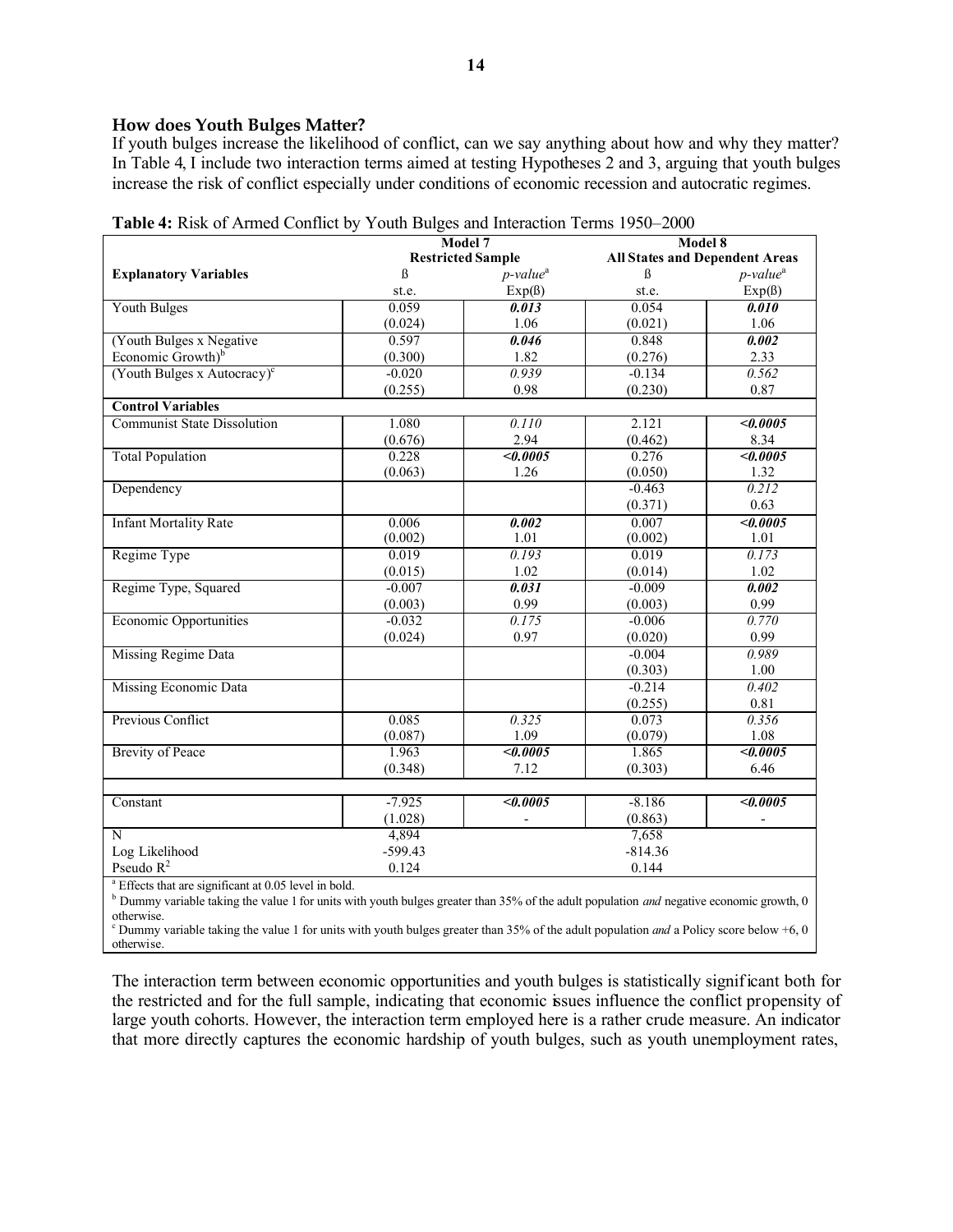might have fared even better. The interaction term between youth bulges and regime type is far from statistically significant, indicating that the effect of youth bulges does not vary with level of democracy.<sup>15</sup>

#### **A New Era of Youth-Generated Conflict?**

l

Table 5 presents results from two models covering the Cold War and the post-Cold War periods for the full sample, revealing interesting differences. The effect of youth bulges is positive and clearly significant for the Cold War period. For the post-Cold War period, the effect of youth bulges is insignificant and negative. This holds when communist state dissolution is excluded from the model.

| <b>Fabic 3.</b> Kisk of Armica Commet by Todal Duiges and Thine I chous<br>Model 9<br>Model 10 |             |                                      |                 |                             |  |  |
|------------------------------------------------------------------------------------------------|-------------|--------------------------------------|-----------------|-----------------------------|--|--|
|                                                                                                |             | <b>Cold War Period</b>               |                 | <b>Post-Cold War Period</b> |  |  |
|                                                                                                | $(1950-89)$ |                                      | $(1990 - 2000)$ |                             |  |  |
| <b>Explanatory Variables</b>                                                                   | $\beta$     | $p$ -value <sup><math>a</math></sup> | $\beta$         | $p$ -value <sup>a</sup>     |  |  |
|                                                                                                | st.e.       | $Exp(\beta)$                         | st.e.           | $Exp( \beta )$              |  |  |
| <b>Youth Bulges</b>                                                                            | 0.078       | 0.001                                | $-0.021$        | 0.527                       |  |  |
|                                                                                                | (0.024)     | 1.08                                 | (0.033)         | 0.98                        |  |  |
| <b>Control Variables</b>                                                                       |             |                                      |                 |                             |  |  |
| <b>Communist State Dissolution</b>                                                             |             |                                      | 1.133           | 0.047                       |  |  |
|                                                                                                |             |                                      | (0.569)         | 3.10                        |  |  |
| <b>Total Population</b>                                                                        | 0.278       | $\sqrt{0.0005}$                      | 0.342           | $\overline{0.001}$          |  |  |
|                                                                                                | (0.059)     | 1.32                                 | (0.102)         | 1.41                        |  |  |
| Dependency                                                                                     | $-0.725$    | 0.079                                | 0.007           | 0.994                       |  |  |
|                                                                                                | (0.413)     | 0.48                                 | (0.980)         | 1.01                        |  |  |
| <b>Infant Mortality Rate</b>                                                                   | 0.008       | $\sqrt{0.0005}$                      | 0.021           | $\sqrt{0.0005}$             |  |  |
|                                                                                                | (0.002)     | 1.01                                 | (0.005)         | 1.02                        |  |  |
| Regime Type                                                                                    | 0.030       | 0.070                                | $-0.001$        | 0.968                       |  |  |
|                                                                                                | (0.016)     | 1.03                                 | (0.026)         | 1.00                        |  |  |
| Regime Type, Squared                                                                           | $-0.004$    | 0.223                                | $-0.018$        | 0.002                       |  |  |
|                                                                                                | (0.004)     | 1.00                                 | (0.006)         | 0.98                        |  |  |
| <b>Economic Opportunities</b>                                                                  | $-0.038$    | 0.142                                | $-0.019$        | 0.531                       |  |  |
|                                                                                                | (0.026)     | 0.96                                 | (0.031)         | 0.98                        |  |  |
| Missing Regime Data                                                                            | 0.700       | 0.059                                | $-1.345$        | 0.017                       |  |  |
|                                                                                                | (0.371)     | 2.01                                 | (0.562)         | 0.26                        |  |  |
| Missing Economic Data                                                                          | $-0.656$    | 0.047                                | 0.319           | 0.457                       |  |  |
|                                                                                                | (0.330)     | 0.52                                 | (0.429)         | 1.38                        |  |  |
| Previous Conflict                                                                              | 0.187       | 0.073                                | $-0.144$        | 0.270                       |  |  |
|                                                                                                | (0.104)     | 1.21                                 | (0.130)         | 0.87                        |  |  |
| <b>Brevity of Peace</b>                                                                        | 1.222       | 0.004                                | 2.362           | <0.0005                     |  |  |
|                                                                                                | (0.423)     | 3.39                                 | (0.480)         | 10.61                       |  |  |
|                                                                                                |             |                                      |                 |                             |  |  |
| Constant                                                                                       | $-9.160$    | $\sqrt{0.0005}$                      | $-6.514$        | <0.0005                     |  |  |
|                                                                                                | (1.065)     |                                      | (1.411)         |                             |  |  |
| N                                                                                              | 5,929       |                                      | 1,729           |                             |  |  |
| Log Likelihood                                                                                 | $-538.32$   |                                      | $-221.36$       |                             |  |  |
| Pseudo $R^2$                                                                                   | 0.115       |                                      | 0.228           |                             |  |  |
| <sup>a</sup> Effects that are significant at 0.05 level in bold.                               |             |                                      |                 |                             |  |  |

The control variables behave very much like in Model 1. The general model including the suggested control variables seems to have the greatest explanatory power for the post-Cold War period, with an explained variance (pseudo  $R^2$ ) double that of the Cold War period. Total population size, IMR, and brevity of peace are all statistically significant and positive in both periods. The inverse U-shaped relationship between democracy and conflict is only established empirically for the post-Cold War period,

<sup>&</sup>lt;sup>15</sup> When I substitute this for an interaction term between youth bulges and intermediate regimes to see whether youth bulges increase the risk of conflict more in weak states, the term still fails to achieve statistical significance.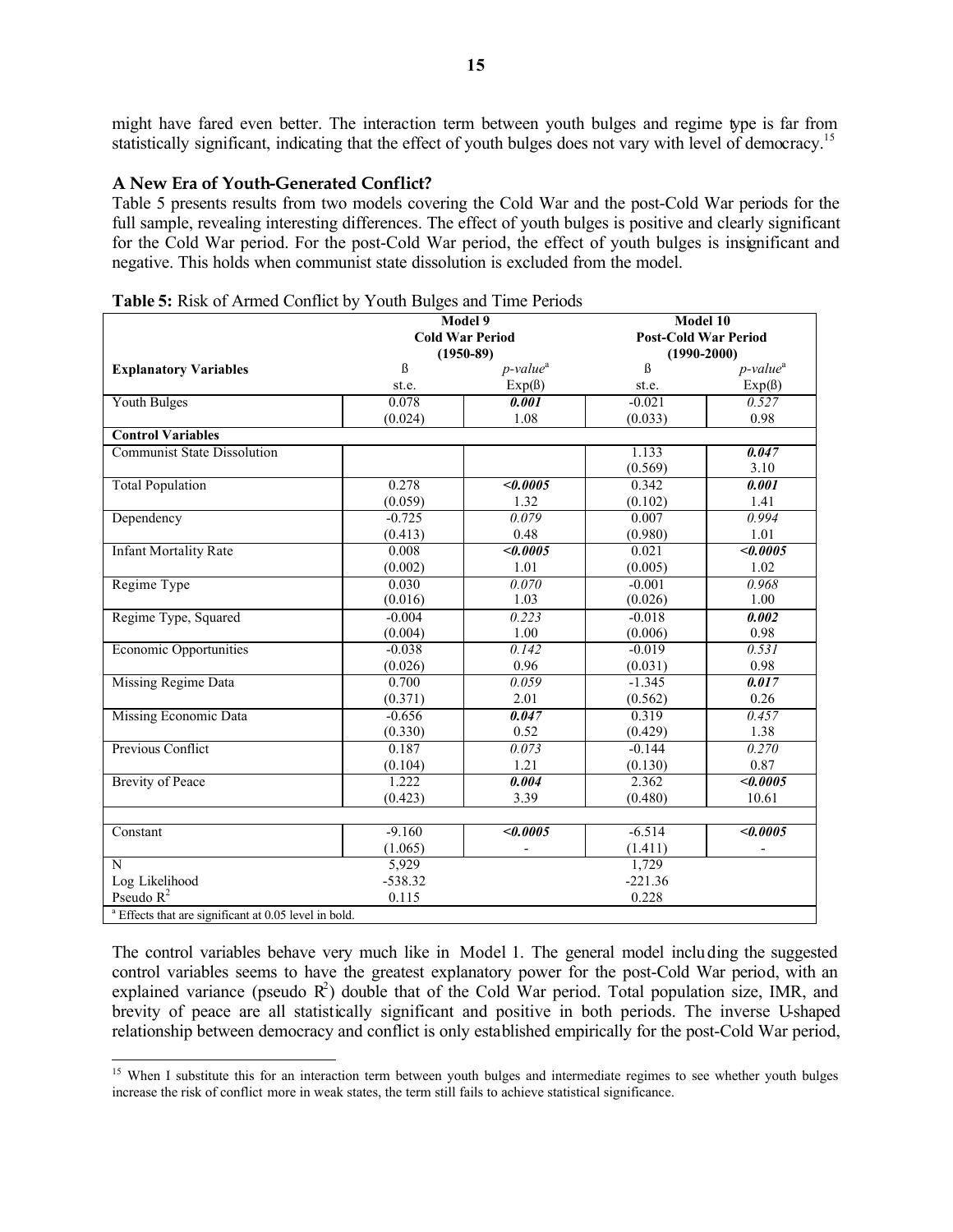although the squared regime term has the expected negative sign also for the Cold War period. Interestingly, the missing regime data indicator is negative and clearly significant for the post-Cold War period. This holds when the dependency status variable is excluded from the model. This indicates that sovereign states that were assigned the Polity score 0 for this period did have a significantly lower risk of conflict than states that actually had the mean value of 0. A possible explanation could be that the rapid and large-scale 'third wave' of democratization in the 1990s is not fully captured by the assignment of Polity scores to this dataset.<sup>16</sup>

#### **7. SUMMARY**

Claims proliferate that certain demographic characteristics make countries more prone to armed conflict. The aim of this study has been to test empirically whether a demographic feature that has received increasing attention, youth bulges, is related to armed conflict. And it does seem to be a devil in this part of the demographics.

The overall conclusion is that youth bulges increase the risk that a country will experience domestic armed conflict. This finding is extremely robust, the youth bulge variable is positive and significantly related to conflict under all model specifications. However, I have found no evidence for the claim made by Samuel P. Huntington that youth bulges above a certain 'critical level' make countries especially conflict prone. My analysis further shows that the operationalization of the youth bulge variable matters a lot. When youth bulges are defined relative to total rather than the adult population, as in the work of Paul Collier and associates of the World Bank, there is no significant effect of the variable. The results also indicate that economic stagnation, but not regime type, may influence the conflict propensity of youth bulges.

*Are we moving toward a new age of insecurity, the 'coming anarchy' of Robert Kaplan?* There is nothing in this study to support such a claim. Youth bulges are, on the contrary, negatively related, although statistically insignificant, to armed conflict for the post-Cold War period, while positive and clearly significant for previous decades. This finding is more supportive of Jack Goldstone's claim that youth bulges are historically associated with conflict than of proponents of a new security paradigm. What is most striking about the post-Cold War model is the strong explanatory power of conventional conflict theory emphasizing factors such as level of development, regime type and geography (the latter measured by total population).

#### **Policy Implications of Youth Bulge Findings**

l

Population growth and a young age structure can be both a blessing and a curse. In a more optimistic perspective than the theoretical framework offered in this study, youth bulges can be regarded as an increased supply of labor that can boost an economy. This could further be expected to reduce conflict propensity. I do not dismiss this possibility, but structural aspects of the economy will probably determine the magnitude of this indirect effect. While the youth bulge hypothesis in general is supported by empirical evidence, the ways that youth bulges influence conflict propensity still remain largely unexplored empirically. However, the study provides evidence that the combination of youth bulges and poor economic performance can be explosive. This is bad news for regions that currently exhibit both features to a large extent, often in coexistence with intermediary and unstable political regimes, in particular Sub-Saharan Africa and the Arab world. A number of countries susceptible to conflict according to these three criteria are listed in Table 6.

<sup>&</sup>lt;sup>16</sup> The Polity project does not assign regime scores to countries during interruption, interregnum, or transition periods, and missing values thus appear for a number of recently democratized countries.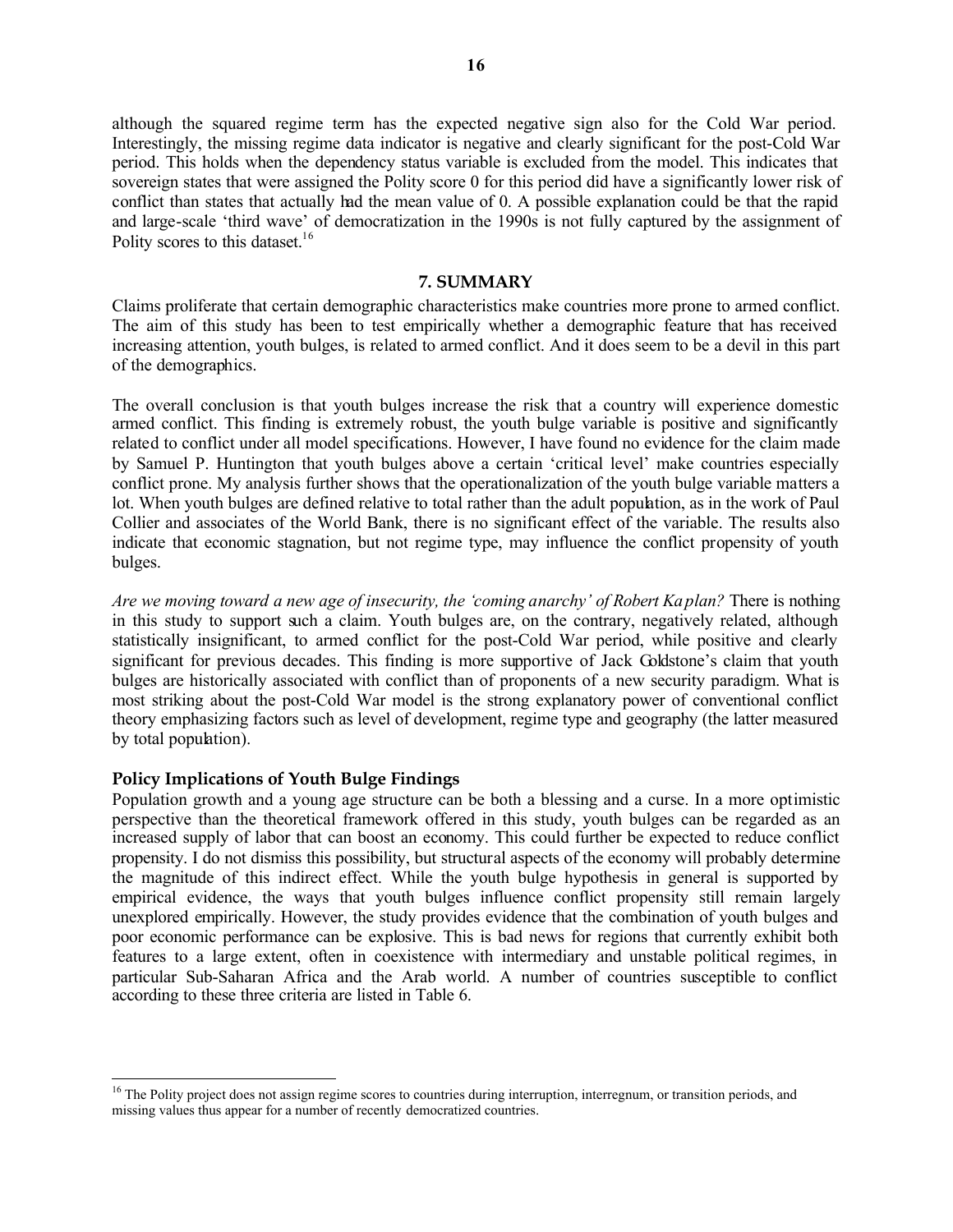| <b>Vulnerable States</b>                | Youth                      | Polity Score <sup>b</sup> | <b>Annual GDPpc Growth</b> | <b>GNP Per Capita Growth</b> |
|-----------------------------------------|----------------------------|---------------------------|----------------------------|------------------------------|
|                                         | <b>Bulges</b> <sup>a</sup> |                           | $1990 - 2000$ c            | 1998-1999 <sup>d</sup>       |
| Zambia                                  | 42.1                       |                           | $-2.1$                     | 0.4                          |
| Kenya                                   | 39.8                       |                           | $-0.5$                     | 0.1                          |
| Côte d'Ivoire                           | 37.9                       | -6                        | 0.4                        | 1.1                          |
| <b>Burkina Faso</b>                     | 37.8                       | $\boldsymbol{0}$          | 2.4                        | 2.7                          |
| Syrian A. Rep.                          | 37.5                       | -9                        | 2.8                        | $-3.9$                       |
| Zimbabwe                                | 37.4                       | $-5$                      | 0.4                        | $-1.8$                       |
| Tanzania                                | 37.1                       |                           | 0.1                        | 3.1                          |
| Yemen                                   | 36.8                       | $\mathbf{0}$              | 2.3                        | $-3.9$                       |
| Niger                                   | 36.7                       | -6                        | $-1.0$                     | $-1.1$                       |
| Togo                                    | 36.1                       | $-2$                      | $-0.4$                     | $-0.3$                       |
| Guinea                                  | 36.0                       | 1                         | 0.7                        | 0.9                          |
| Iran                                    | 35.6                       | -6                        | 1.9                        | 0.5                          |
| Honduras                                | 35.3                       | 7                         | 0.4                        | $-3.9$                       |
| Jordan                                  | 35.0                       | $-3$                      | 1.0                        | $-2.0$                       |
| <b>Some Major States for Comparison</b> |                            |                           |                            |                              |
| China                                   | 20.7                       | $-7$                      | 9.2                        | 6.3                          |
| India                                   | 28.2                       | $\,$ 8 $\,$               | $\overline{4.1}$           | 4.9                          |
| Indonesia                               | 28.5                       | $-5$                      | 2.5                        | 0.3                          |
| Russia                                  | 19.0                       | 4                         | $-4.6$                     | 1.6                          |
| <b>United Kingdom</b>                   | 15.1                       | 10                        | 2.2                        | 1.6                          |
| <b>United States</b>                    | 17.1                       | 10                        | 2.2                        | 3.1                          |

**Table 6:** Vulnerable States, 2000

<sup>a</sup> Defined as the percentage of 15-24 year olds over the total adult population of 15 years and above. Source: UN (1999).

<sup>b</sup> The Polity scale goes from –10 (autocratic) to 10 (democratic). Values close to 0 indicate intermediary regimes. Scores are of 31.12.2000. Source: Marshall & Jaggers (2000).

c UNDP, 2002. *Human Development Report 2002*. New York: Oxford University Press.

d World Bank, 2001. *World Development Report 2000/2001*. New York: Oxford University Press.

Countries that currently are assumed to be under a particular risk of experiencing armed conflict, due to accumulation of the risk factors of youth bulges, intermediary political regimes and negative or stagnant economic growth, are Zambia, Kenya, Zimbabwe, Yemen, Niger, Togo, Iran and Jordan. In addition, Côte d'Ivoire, Burkina Faso, Tanzania and Guinea will experience a considerable rise in risk if they do not manage to ma intain the strong economic growth experienced at the end of the 1990s. Syria and Honduras experience both youth bulges and economic hardship, but are less prone to conflict as a result of their political regimes. Table 6 suggests a number of states that have an elevated risk of conflict in the near future, based on the presence of risk factors in 2000. In addition, a number of states that already experienced conflict in 2000 are excluded from the list. Liberia, Uganda, Rwanda, Gaza, Burundi, DR Congo, Angola, Ethiopia, Senegal and Algeria all experienced armed conflict, youth bulges, intermediary regimes and in many cases economic stagnation or recession in 2000.

The recently published Arab Human Development Report (UNDP, 2002) voices concern over the widespread economic stagnation in the Arab world, and the consequences for the large youth groups. In addition to the Arab states listed above, Saudi Arabia, Oman, and Kuwait all currently experience youth bulges to a considerable extent, although smaller than the countries listed above. While these three countries also experience economic decline, autocratic governance acts to reduce the risk of conflict. Thus, paradoxically, a partial and gradual process toward democracy may substantially increase the risk of conflict in the Arab world.

A factor that is of great importance for determining the conflict potential of youth bulges is the opportunity for migration. Migration works as a safety valve, and Moller believes that the possibility for Europe's large youth cohorts in the  $19<sup>th</sup>$  century to emigrate to the US is an important explanation for the absence of youth-generated violence in Europe in this period (1968: 242). Developing countries that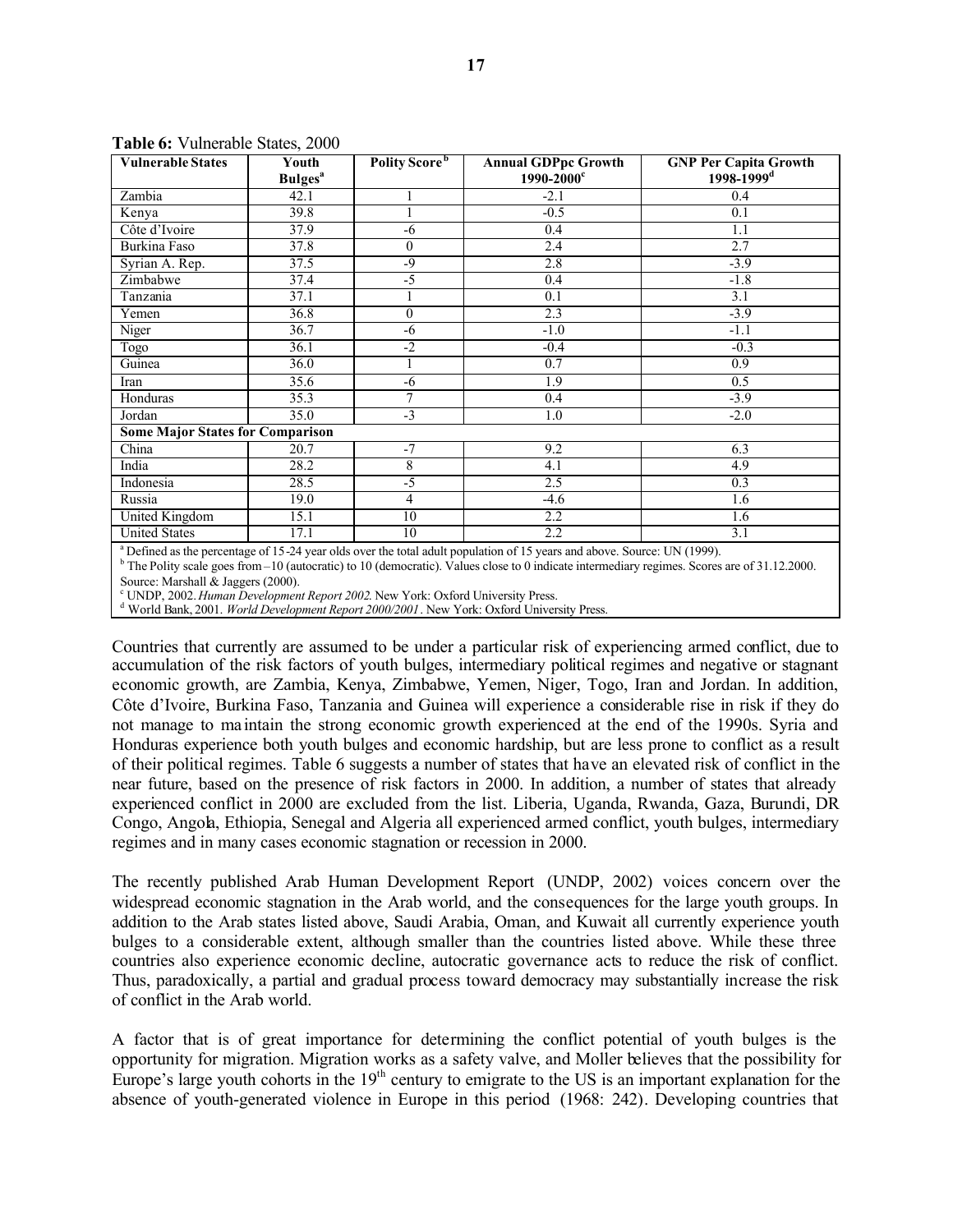today export a substantial part of their excess youth to more developed countries would otherwise risk a rise in youth discontent. In a recent survey, almost half of all Arab youth expressed a desire to emigrate resulting from concerns over job opportunities and education (UNDP, 2002). If migration opportunities are substantially restricted this is likely to cause an increased pressure from youth bulges accompanied by a higher risk of political disturbance and violence in a number of developing countries.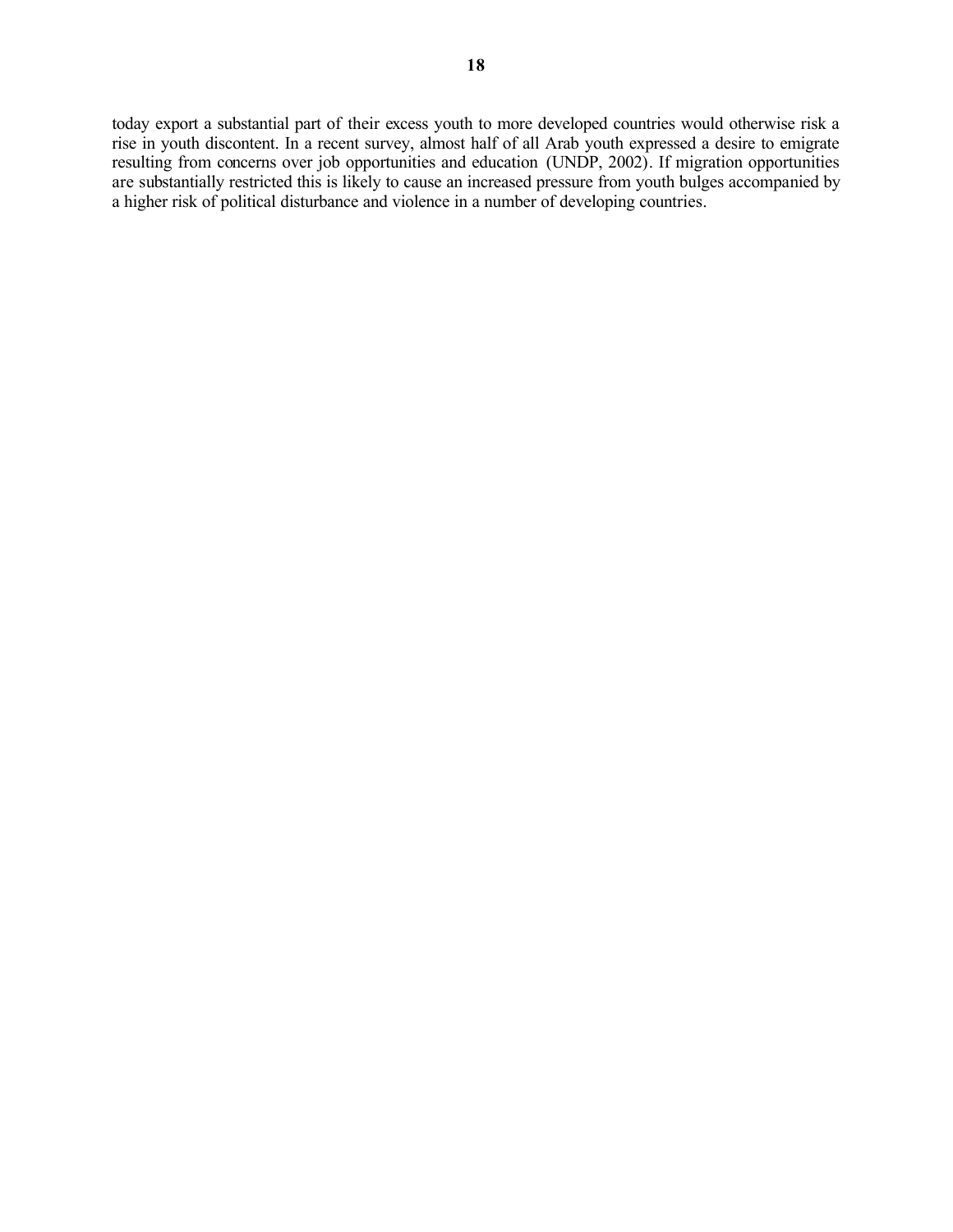| Variables                               | N     | Mean    | St.d.  | Min            | Max   |
|-----------------------------------------|-------|---------|--------|----------------|-------|
| <b>Armed Conflict Onset</b>             | 9,183 | 0.02    | 0.15   | $\theta$       |       |
| <b>Youth Bulge Variables</b>            |       |         |        |                |       |
| Youth Bulges                            | 8,723 | 29.80   | 6.29   | 9.6            | 45    |
| Youth Bulges, Squared                   | 8,723 | 927.39  | 347.36 | 92.16          | 2025  |
| Youth Bulges x Negative Economic Growth | 8,723 | 0.05    | 0.22   | $\theta$       |       |
| Youth Bulges x Autocracy                | 8,723 | 0.17    | 0.38   | $\theta$       |       |
| <b>Control Variables</b>                |       |         |        |                |       |
| Total Population (LN)                   | 9,183 | 8.01    | 2.20   | 1.79           | 14.06 |
| Dependency                              | 9,183 | 0.23    | 0.42   | $\theta$       |       |
| <b>Infant Mortality Rate</b>            | 8,797 | 79.61   | 58.53  | $\overline{2}$ | 264   |
| Regime Type                             | 9,183 | $-0.25$ | 6.39   | $-10$          | 10    |
| Regime Type, Squared                    | 9,183 | 40.90   | 37.63  | $\theta$       | 100   |
| Missing Regime Data                     | 9,183 | 0.31    | 0.46   | $\theta$       |       |
| Economic Opportunities                  | 9,183 | 2.03    | 3.58   | $-28.61$       | 44.50 |
| Missing Economic Data                   | 9,183 | 0.24    | 0.42   | $\theta$       |       |
| <b>Communist State Dissolution</b>      | 9,183 | 0.01    | 0.10   | 0              |       |
| Previous Conflict                       | 9,183 | 0.43    | 0.90   | 0              |       |
| <b>Brevity of Peace</b>                 | 9,183 | 0.15    | 0.33   | 0              |       |

## Annex 1: Descriptive Statistics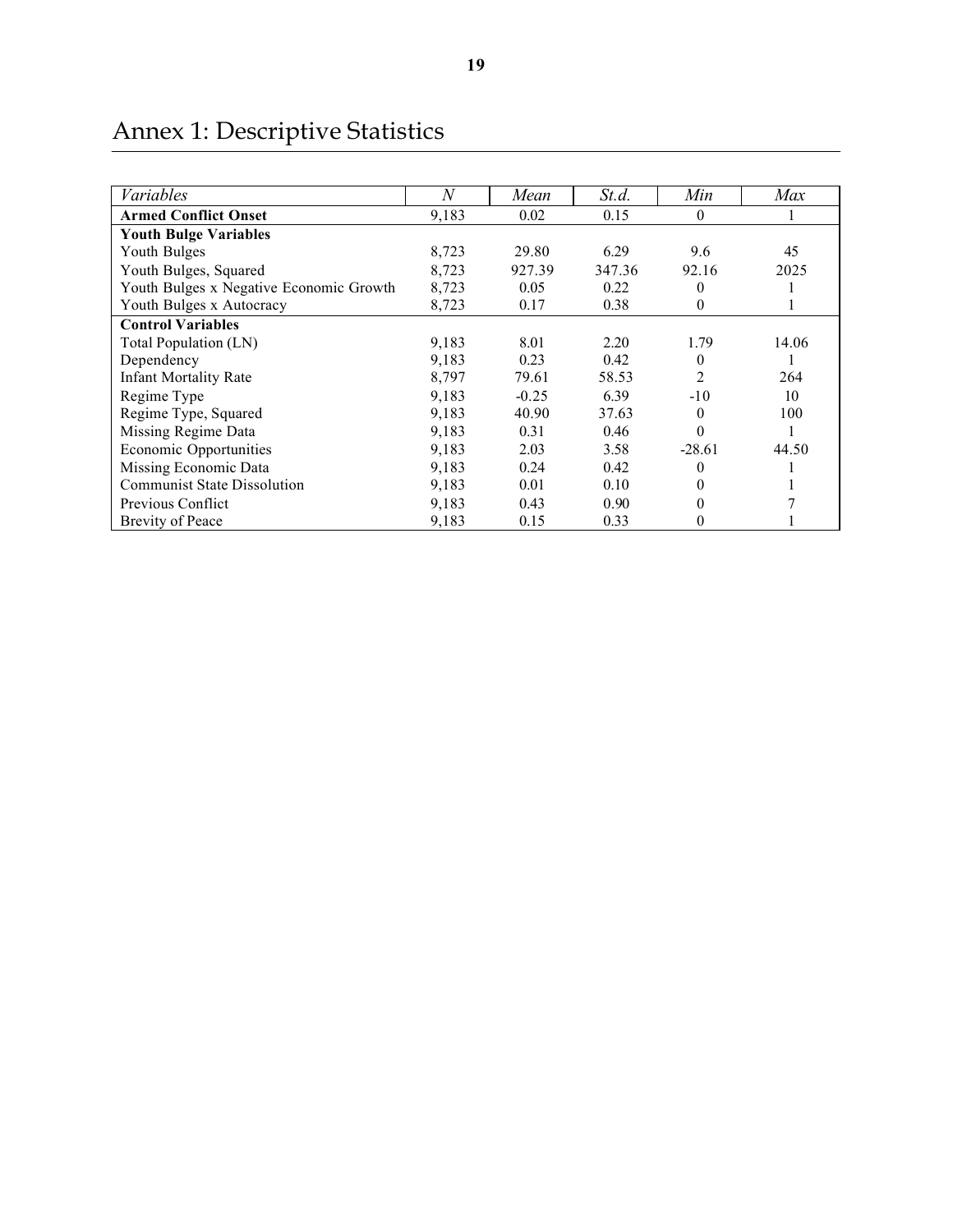|                      | Youth         | Youth   | Youth             | Youth                      | Total   | Dep.          | <b>IMR</b>        | Regime  | Regime   | Mis sing | Economic   | Missing  | Comm.   | Prev.   |
|----------------------|---------------|---------|-------------------|----------------------------|---------|---------------|-------------------|---------|----------|----------|------------|----------|---------|---------|
|                      | <b>Bulges</b> | Blg, Sq | $Big$ x           | <b>Blg</b><br>$\mathbf{x}$ | Pop.    | <b>Status</b> |                   |         | Sq       | Regime   | Opportunit | Economic | State   | Conflic |
|                      |               |         | EcOpp             | Aut.                       |         |               |                   |         |          | Data     | ies        | Data     | Diss.   |         |
| Youth                | 0.99          |         |                   |                            |         |               |                   |         |          |          |            |          |         |         |
| Bulges, Sq           |               |         |                   |                            |         |               |                   |         |          |          |            |          |         |         |
| Youth Blg x          | 0.24          | 0.27    |                   |                            |         |               |                   |         |          |          |            |          |         |         |
| EcOpp                |               |         |                   |                            |         |               |                   |         |          |          |            |          |         |         |
| Youth Blg x          | 0.50          | 0.56    | 0.42              |                            |         |               |                   |         |          |          |            |          |         |         |
| Autocracy            |               |         |                   |                            |         |               |                   |         |          |          |            |          |         |         |
| Total                | $-0.11$       | $-0.11$ | $\overline{0.05}$ | $-0.04$                    |         |               |                   |         |          |          |            |          |         |         |
| Population           |               |         |                   |                            |         |               |                   |         |          |          |            |          |         |         |
| Dependency           | 0.07          | 0.06    | $-0.10$           | $-0.03$                    | $-0.56$ |               |                   |         |          |          |            |          |         |         |
| <b>Status</b>        |               |         |                   |                            |         |               |                   |         |          |          |            |          |         |         |
| <b>IMR</b>           | 0.52          | 0.50    | 0.04              | 0.12                       | $-0.02$ | 0.17          |                   |         |          |          |            |          |         |         |
|                      |               |         |                   |                            |         |               |                   |         |          |          |            |          |         |         |
| Regime               | $-0.40$       | $-0.38$ | $-0.09$           | $-0.24$                    | 0.02    | 0.01          | $-0.40$           |         |          |          |            |          |         |         |
|                      |               |         |                   |                            |         |               |                   |         |          |          |            |          |         |         |
| Regime, Sq           | $-0.37$       | $-0.35$ | $-0.03$           | $-0.16$                    | 0.45    | $-0.56$       | $-0.26$           | 0.19    |          |          |            |          |         |         |
|                      |               |         |                   |                            |         |               |                   |         |          |          |            |          |         |         |
| Missing              | 0.14          | 0.13    | $-0.06$           | 0.05                       | $-0.66$ | 0.78          | $\overline{0.10}$ | 0.03    | $-0.73$  |          |            |          |         |         |
| Reg. Data            |               |         |                   |                            |         |               |                   |         |          |          |            |          |         |         |
| Economic             | $-0.05$       | $-0.05$ | $-0.30$           | $-0.04$                    | 0.00    | 0.05          | $-0.04$           | 0.05    | $0.02\,$ | 0.02     |            |          |         |         |
| Opportun.            |               |         |                   |                            |         |               |                   |         |          |          |            |          |         |         |
| Missing Ec.          | 0.09          | 0.07    | $-0.12$           | $-0.03$                    | $-0.40$ | 0.61          | 0.24              | $-0.04$ | $-0.40$  | 0.51     | $0.00\,$   |          |         |         |
| Data                 |               |         |                   |                            |         |               |                   |         |          |          |            |          |         |         |
| Communist            | $-0.13$       | $-0.13$ | $-0.02$           | $-0.05$                    | 0.04    | $-0.06$       | $-0.10$           | 0.03    | 0.00     | $-0.06$  | $-0.19$    | 0.04     |         |         |
| State Diss.          |               |         |                   |                            |         |               |                   |         |          |          |            |          |         |         |
| Previous             | 0.19          | 0.19    | 0.12              | 0.13                       | 0.35    | $-0.22$       | 0.00              | $-0.12$ | 0.03     | $-0.20$  | $-0.06$    | $-0.18$  | $-0.01$ |         |
| Conflict             |               |         |                   |                            |         |               |                   |         |          |          |            |          |         |         |
| of<br><b>Brevity</b> | 0.22          | 0.22    | 0.10              | 0.11                       | 0.27    | $-0.10$       | 0.17              | $-0.05$ | $-0.07$  | $-0.05$  | $-0.13$    | $-0.08$  | 0.04    | 0.39    |
| Peace                |               |         |                   |                            |         |               |                   |         |          |          |            |          |         |         |

## Annex 2: Correlation Matrix for Explanatory Variables, Pearson's *r*, 1950-2000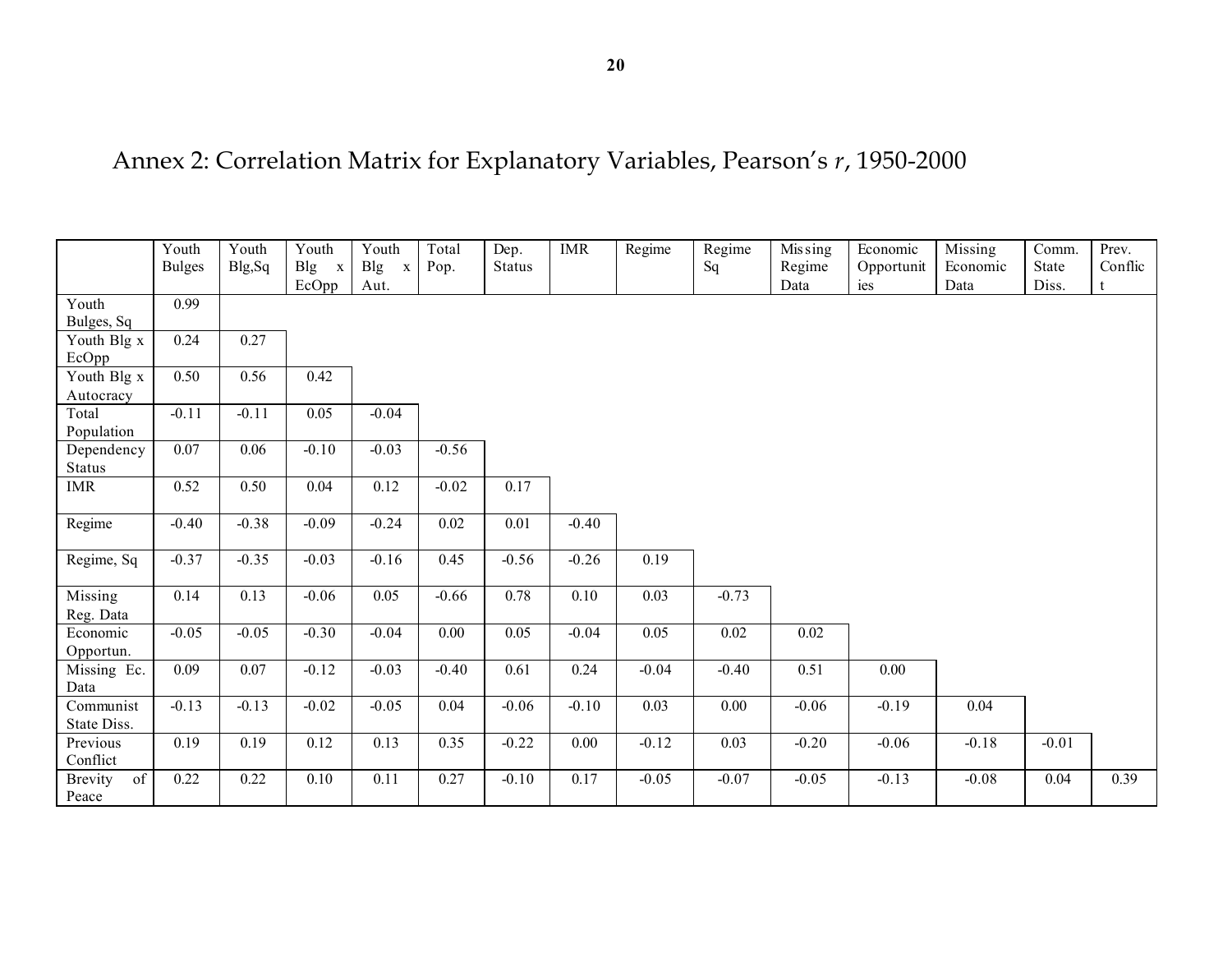### References

Beck, Nathaniel; Jonathan N. Katz and Richard Tucker, 1998. 'Taking Time Seriously: Time-Series-Cross-Section Analysis with a Binary Dependent Variable', *American Journal of Political Science* 42(4): 1260-1288.

Braungart, Richard G., 1984. 'Historical and Generational Patterns of Youth Movements: A Global Perspective', *Comparative Social Research* 7(1): 3–62.

Britannica, annual. *Britannica Book of the Year*. Chicago, IL: Encyclopaedia Britannica.

Choucri, Nazli, 1974. *Population Dynamics and International Violence: Propositions, Insights and Evidence*. Lexington, MA: Lexington.

CIA, annual. *The World Factbook*. Washington, DC: Central Intelligence Agency. 2001 edition available at http://www.odci.gov/cia/publications/factbook/index.html.

Collier, Paul, 2000. 'Doing Well Out of War: An Economic Perspective', in Mats Berdal & David M. Malone, eds., *Greed and Grievance: Economic Agendas in Civil Wars*. Boulder, CO and London: Lynne Rienner (91–111).

Collier, Paul and Anke Hoeffler, 1998. 'On Economic Causes of Civil War', *Oxford Economic Papers* 50(4): 563–573.

Collier, Paul and Anke Hoeffler, 2001. 'Greed and Grievance in Civil War'. Washington, DC: World Bank, Development Research Group. Available at: http://www.worldbank.org/research/conflict/papers.htm.

de Soysa, Indra, 2002. 'Paradise Is a Bazaar? Greed, Creed, and Governance in Civil War, 1989–99', *Journal of Peace Research* 39(4): 395–416.

Esty, Daniel C. et al., 1998. *State Failure Task Force Report: Phase II Findings*. McLean, VA: Science Applications International, for State Failure Task Force. Copies may be requested from http://www.bsos.umd.edu/cidcm/stfail/.

Feuer, Lewis S., 1969. *The Conflict of Generations: The Character and Significance of Student Movements*. London: Heinemann.

Gleditsch, Nils Petter & Totto Befring, 1986. *The Composition of the International System, 1945–86*. Manuscript, Oslo: International Peace Research Institute.

Gleditsch, Nils Petter, Petter Wallensteen, Mikael Eriksson, Margareta Sollenberg and Håvard Strand, 2002. 'Armed Conflict 1946–2001: A New Dataset', *Journal of Peace Research* 39(5): in press.

Goldstone, Jack A., 1999. 'Youth Bulges, Youth Cohorts, and their Contribution to Periods of Rebellion and Revolution'. Manuscript, University of California, Davis.

Goldstone, Jack A., 2001. 'Demography, Environment, and Security', in Paul F. Diehl and Nils Petter Gleditsch, eds., *Environmental Conflict*. Boulder, CO: Westview (84–108).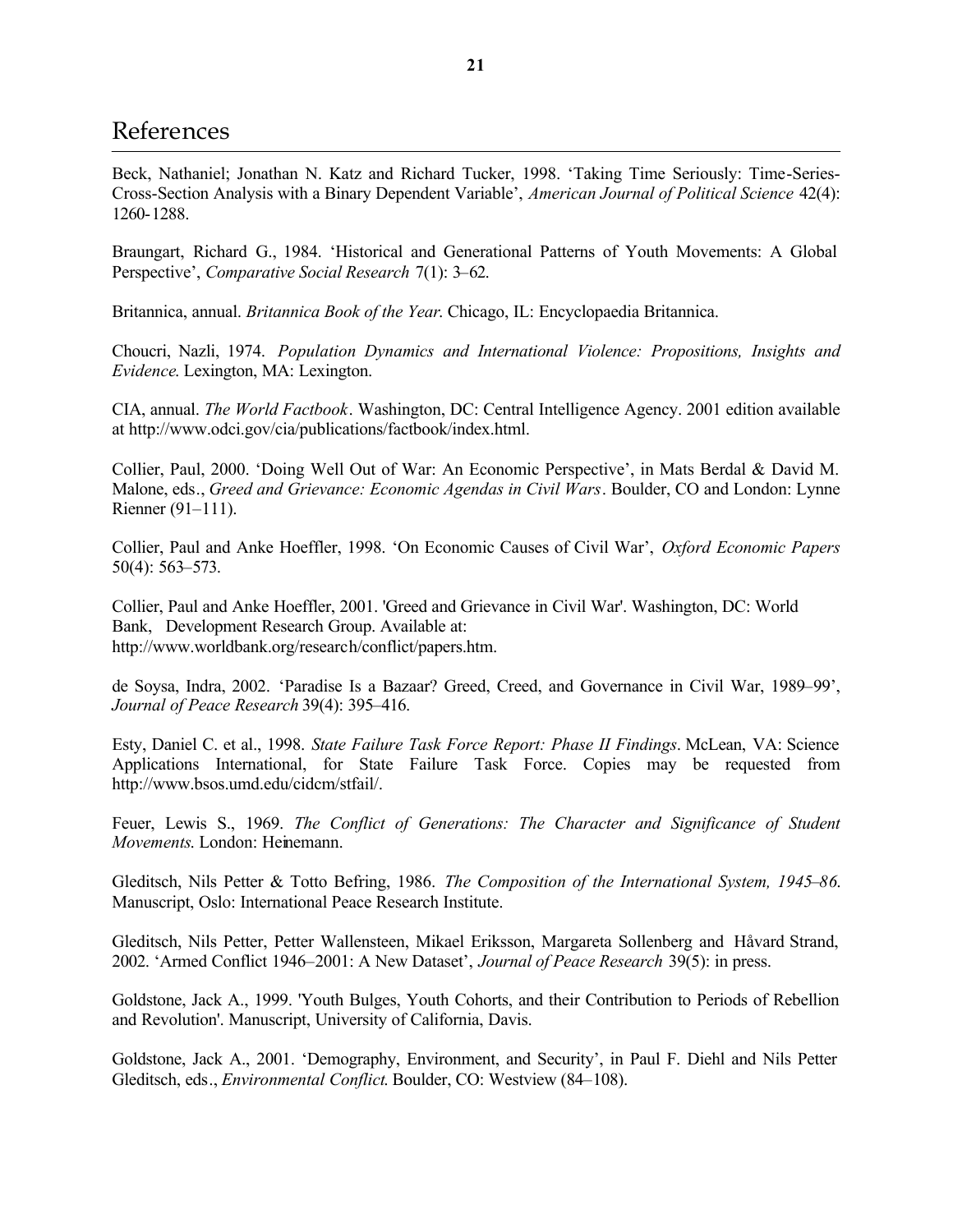Gurr, Ted Robert, 1970. *Why Men Rebel*. Princeton, NJ: Princeton University Press.

Hauge, Wenche and Tanja Ellingsen, 2001. 'Causal Pathways to Conflict', in Paul F. Diehl and Nils Petter Gleditsch, eds., *Environmental Conflict*. Boulder, CO: Westview (36–57).

Hegre, Håvard, Tanja Ellingsen, Scott Gates and Nils Petter Gleditsch, 2001. 'Toward a Democratic Civil Peace? Democracy, Political Change, and Civil War, 1816–1992', *American Political Science Review* 95(1): 33–48.

Henderson, Errol A. and J. David Singer, 2000. 'Civil War in the Post-Colonial World, 1946–92', *Journal of Peace Research* 37(3): 275–299.

Homer-Dixon, Thomas F. and Jessica Blitt, 1998. *Ecoviolence: Links Among Environment, Population and Security*. Lanham, MD: Rowman & Littlefield.

Hughes, Patrick M., 1997. *Global Threats and Challenges to the United States and its Interests Abroad*. Statement For The Senate Select Committee On Intelligence 5 February and The Senate Armed Services Committee On Intelligence 6 February. Washington, DC: Defense Intelligence Agency. Available at http://www.fas.org/irp/congress/1997\_hr/s970205d.htm.

Huntington, Samuel P., 1996. *The Clash of Civilizations and the Remaking of World Order*. New York: Simon & Schuster.

Kahl, Colin H., 1998. 'Population Growth, Environmental Degradation, and State-Sponsored Violence: The Case of Kenya, 1991–93', *International Security* 23(2): 80–119.

Kaplan, Robert D., 1994. 'The Coming Anarchy', *Atlantic Monthly* 273(2): 44–76.

King, Gary and Langche Zeng, 2001. 'Improving Forecasts of State Failure', *World Politics* 53(4): 623– 658.

Kleinbaum, David G.; Lawrence L. Kupper and Keith E. Muller, 1998. *Applied Regression Analysis and Other Multivariable Methods*. 3rd. ed. Pacific Grove, CA: Duxbury.

Marshall, Monty G. and Keith Jaggers, 2000. *Polity IV Project: Political Regime Characteristics and Transitions, 1800–1999*. University of Maryland, MD: CIDCM. Codebook and data available at http://www.cidcm.umd.edupolity/index.html.

Moller, Herbert, 1968. 'Youth as a Force in the Modern World', *Comparative Studies in Society and History* 10: 238–260.

Reddy, Marlita A., ed., 1994. *Statistical Abstract of the World*. Detroit, MI: Gale Research.

Sen, Amartya, 1998. 'Mortality as an Indicator of Economic Success and Failure', *Economic Journal* 108(446): 1–25.

Small, Melvin and J. David Singer, 1982. *Resort to Arms: International and Civil Wars, 1816-1980*. Beverly Hills, CA: Sage. A list extended up to 1997 can be found at: http://pss.la.psu.edu/intsys.html.

Summers, Robert and Alan Heston, 1991. 'The Penn World Table (Mark 5): An Expanded Set of International Comparisons, 1950–1988', *Quarterly Journal of Economics* 106(2): 327–368.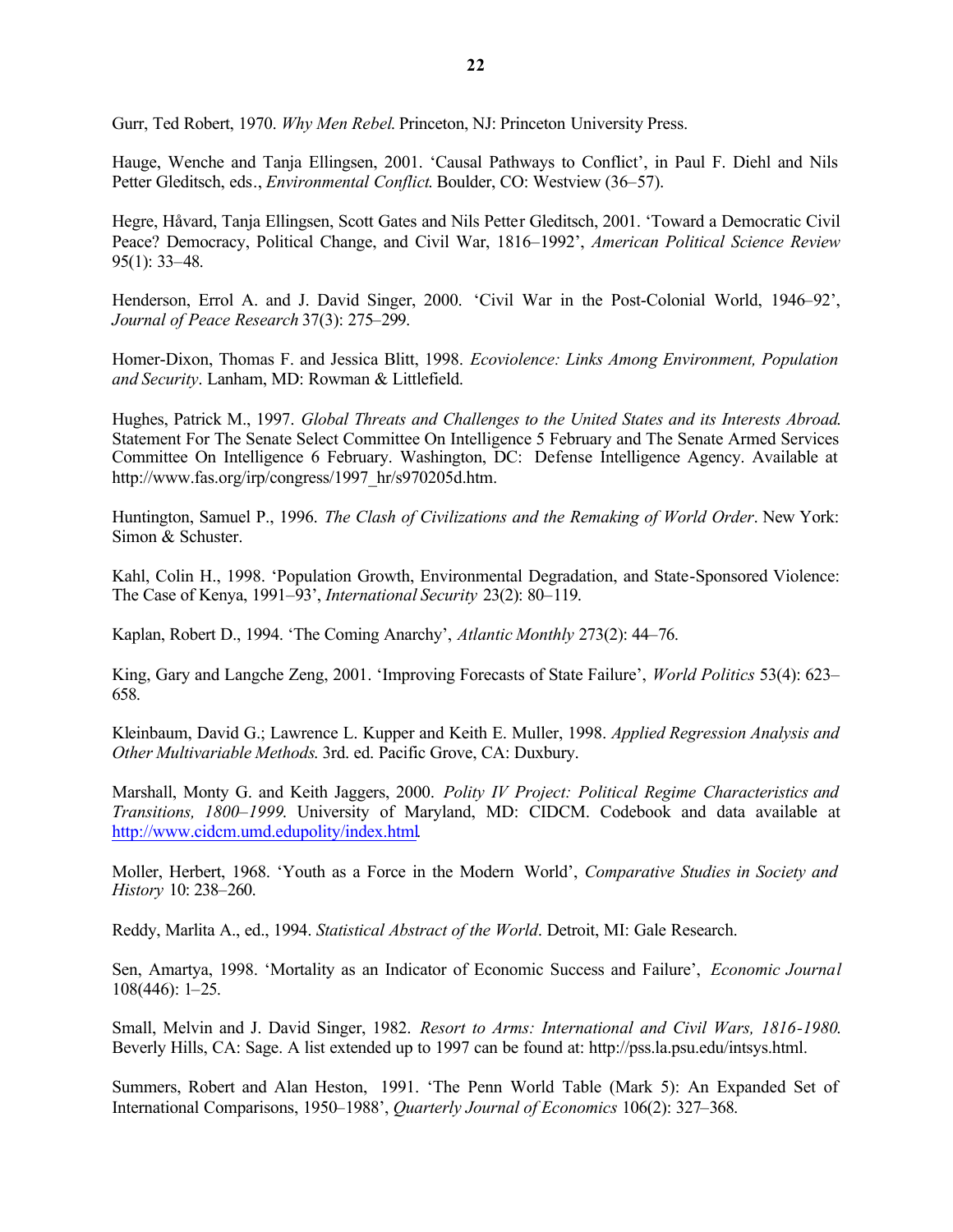Toset, Hans Petter Wollebæk; Nils Petter Gleditsch & Håvard Hegre, 2000. 'Shared Rivers and Interstate Conflict', *Political Geography* 19(8): 971–996.

UN, 1999. *World Population Prospects: The 1998 Revision*. New York: United Nations.

UN, annual. *Demographic Yearbook*. New York: United Nations.

UNDP, 2002. *The Arab Human Development Report 2002: Creating Opportunities for Future Generations*. Amman: United Nations Development Programme.

Wallensteen, Peter and Margareta Sollenberg, 2001. 'Armed Conflict, 1989–2000', *Journal of Peace Research* 38(5): 629–644.

World Bank, 1999. *World Development Indicators 1999*. Washington, DC: Development Data Center, International Bank for Reconstruction and Development.

Zakaria, Fareed, 2001. 'The Roots of Rage', *Newsweek* 138(16): 14–33.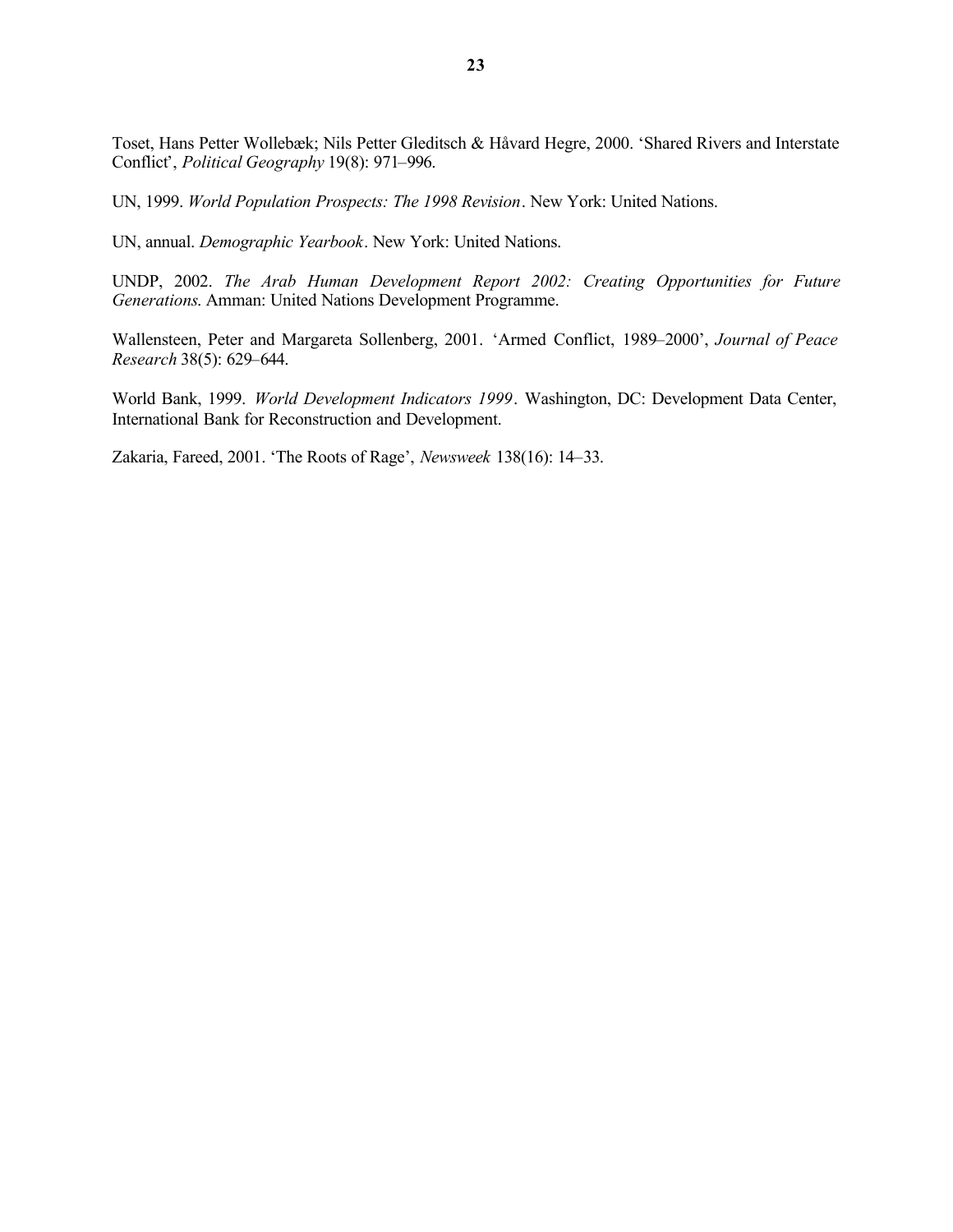## CONFLICT PREVENTION AND RECONSTRUCTION UNIT—*WORKING PAPER SERIES*

| No.            | <b>Title</b>                                                                                                  | <b>Author</b>                                                                            | <b>Date</b>       |  |
|----------------|---------------------------------------------------------------------------------------------------------------|------------------------------------------------------------------------------------------|-------------------|--|
| $\mathbf{1}$   | Children, Education and War: Reaching Education For All<br>(EFA) Objectives in Countries Affected by Conflict | <b>Marc Sommers</b>                                                                      | June 2002         |  |
| $\overline{c}$ | The East Timor Reconstruction Program: Successes, Problems<br>and Tradeoffs                                   | Klaus Rohland<br>Sarah Cliffe                                                            | November<br>2002  |  |
| 3              | Humanitarian Assistance, Reconstruction and Development in<br>Afghanistan: A Practitioner's View              | Alastair J. McKechnie                                                                    | March 2003        |  |
| 4              | Central America: Education Reform in a Post-Conflict Setting,<br>Opportunities and Challenges                 | José Marques<br>Ian Bannon                                                               | April 2003        |  |
| 5              | Using Case Studies to Expand the Theory of Civil War                                                          | Nicholas Sambanis                                                                        | May 2003          |  |
| 6              | Financing and Aid Management Arrangements in Post-<br><b>Conflict Situations</b>                              | Salvatore<br>Schiavo-<br>Campo                                                           | May 2003          |  |
| 7              | Community-driven Reconstruction as an Instrument in War-to-<br>Peace Transitions                              | Sarah Cliffe<br>Scott Guggenheim<br>Markus Kostner                                       | August 2003       |  |
| 8              | Gender Equality and Civil Wars                                                                                | Mary Caprioli                                                                            | September<br>2003 |  |
| 9              | Do Participatory Development Projects Help Villagers Manage<br>Local Conflicts?                               | Patrick Barron<br>Rachael Diprose<br>David Madden<br>Claire Q. Smith<br>Michael Woolcock | September<br>2003 |  |
| 10             | Landmine Clearance Projects: Task Manager's Guide                                                             | Jacques Buré<br>Pierre Pont                                                              | November<br>2003  |  |
| 11             | Timor-Leste: Independent Review of the Credit Component of<br>the Community Empowerment Project               | John D. Conroy                                                                           | March 2004        |  |
| 12             | Social Capital and Survival: Prospects for Community-Driven<br>Development in Post-Conflict Sierra Leone      | Paul Richards<br>Khadija Bah<br><b>James Vincent</b>                                     | April 2004        |  |
| 13             | MIGA's Experience in Conflict-Affected Countries The Case<br>of Bosnia and Herzegovina                        | John Bray                                                                                | June 2004         |  |
| 14             | The Devil in the Demographics: The Effect of Youth Bulges<br>on domestic Armed Conflict, 1950-2000            | Henrik Urdal                                                                             | <b>July 2004</b>  |  |